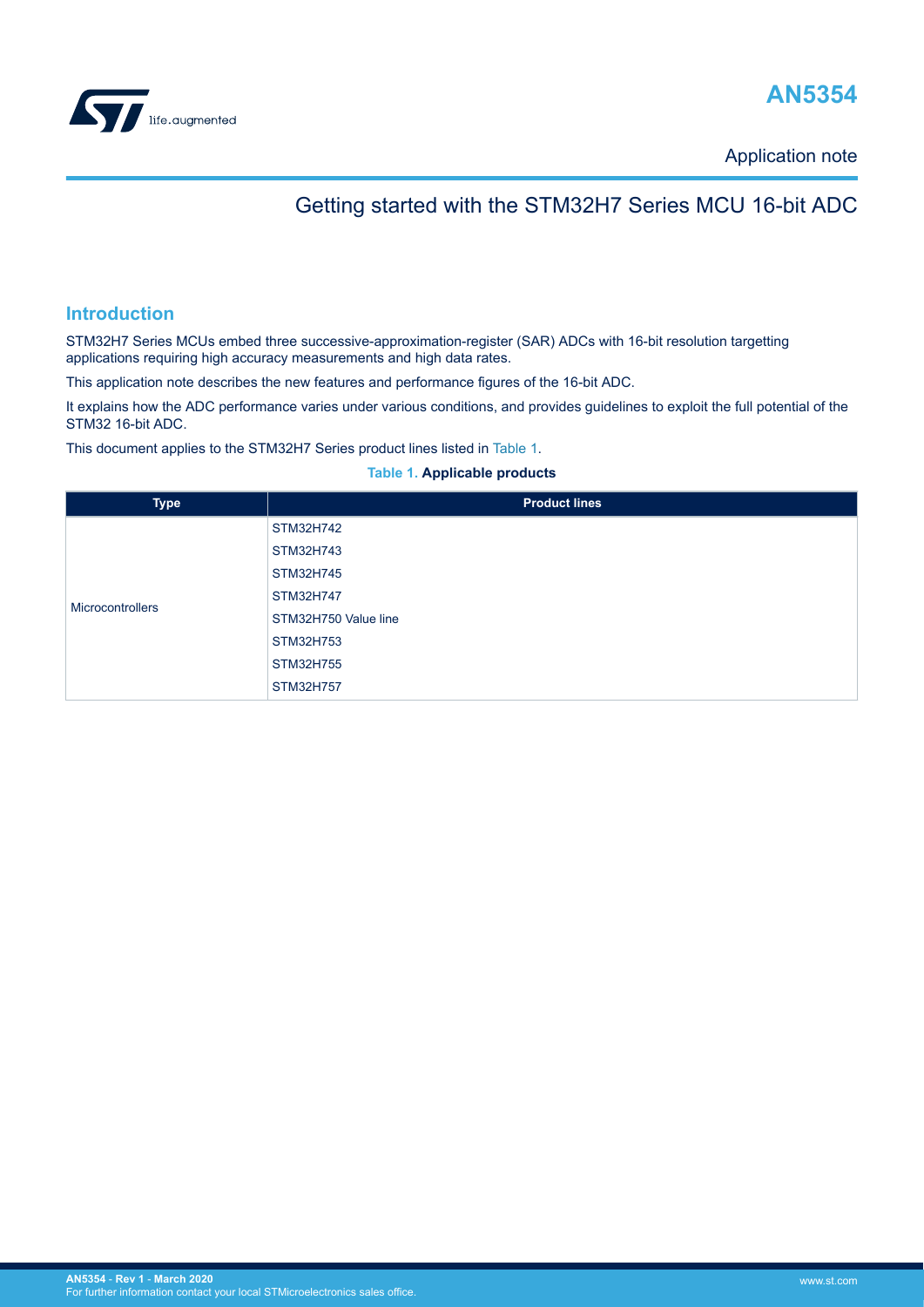## <span id="page-1-0"></span>**1 General information**

This document applies to STM32H7 Series Arm®Cortex®-M7-based microcontrollers.

*Note: Arm is a registered trademark of Arm Limited (or its subsidiaries) in the US and/or elsewhere.*

arm

## **1.1 Reference documents**

### **Table 2. Document references**

| <b>Reference</b> | <b>Documents</b>                                                                                                                                                                                                                                  |
|------------------|---------------------------------------------------------------------------------------------------------------------------------------------------------------------------------------------------------------------------------------------------|
| $[1]$            | STM32H745/755 and STM32H747/757, reference manual (RM0399)<br>STM32H742, STM32H743/753 and STM32H750 Value line, reference manual (RM0433)                                                                                                        |
| $[2]$            | STM32H742/43 datasheet (DS12110)<br>STM32H745 datasheet (DS12923)<br>STM32H747 datasheet (DS12930)<br>STM32H750 Value line datasheet (DS12556)<br>STM32H753 datasheet (DS12117)<br>STM32H755 datasheet (DS12919)<br>STM32H757 datasheet (DS12931) |
| [3]              | How to get the best ADC accuracy in STM32 microcontrollers, application note (AN2834)                                                                                                                                                             |

## **1.2 Acronyms and abbreviations**

### **Table 3. Definition of terms**

| <b>Term</b>   | <b>Definition</b>                         |
|---------------|-------------------------------------------|
| <b>AUTDLY</b> | Auto-delayed conversion mode              |
| <b>DIFF</b>   | <b>Differential</b>                       |
| <b>DFSDM</b>  | Digital filter for sigma delta modulators |
| <b>DNL</b>    | Differential non-linearity                |
| <b>ENOB</b>   | Effective number of bits                  |
| <b>GE</b>     | Gain error                                |
| <b>INL</b>    | Integral non-linearity                    |
| <b>OE</b>     | Offset error                              |
| <b>SE</b>     | Single-ended                              |
| <b>SAR</b>    | Successive-approximation-register         |
| <b>SNR</b>    | Signal-to-noise ratio                     |
| <b>THD</b>    | Total harmonic distortion                 |
| <b>TUE</b>    | Total unajusted error                     |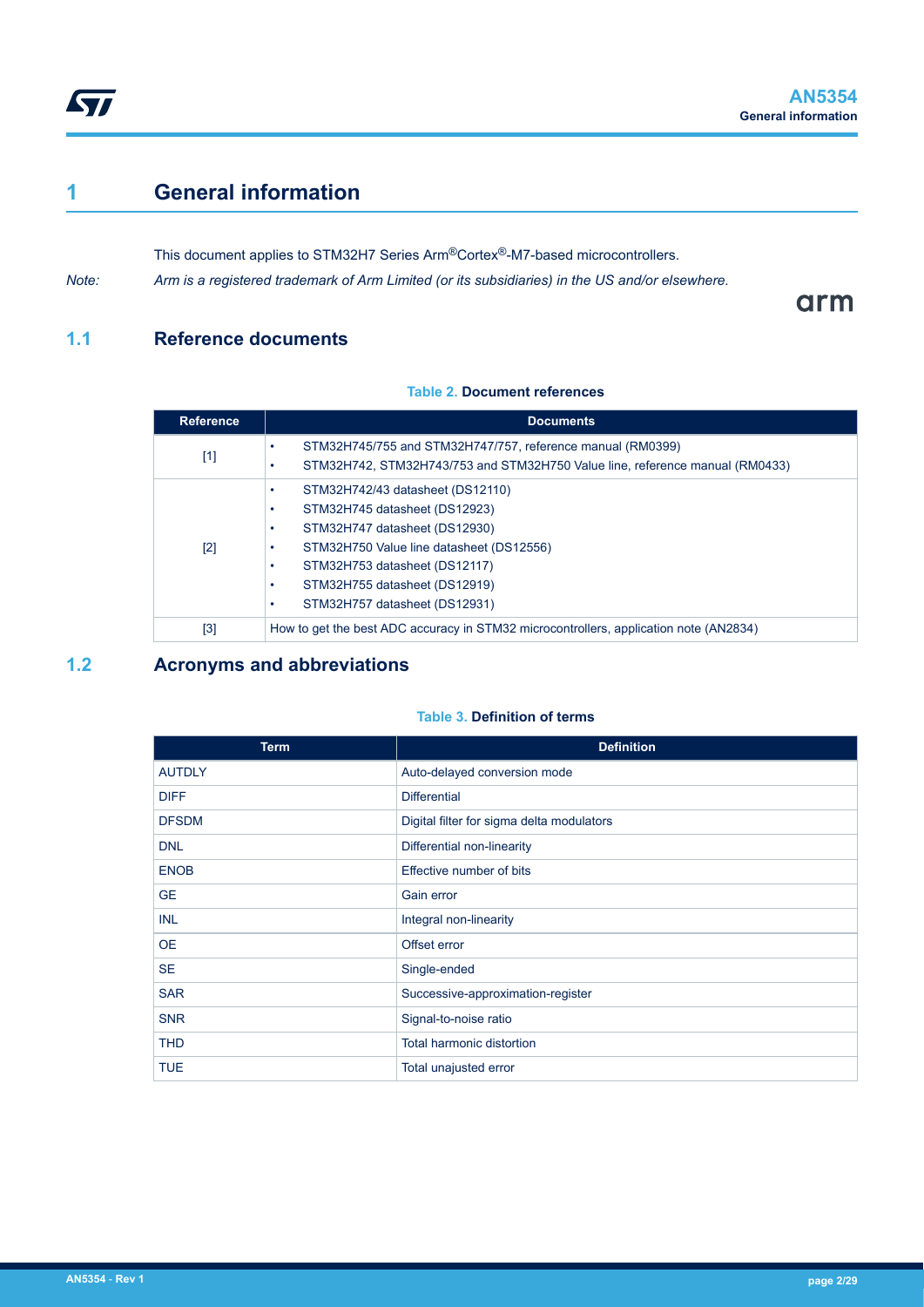## <span id="page-2-0"></span>**2 STM32 16-bit ADC features**

This section presents the main features of the STM32H7 ADC, focusing on enhancements with respect to the STM32F7 Series 12-bit ADC.

## **2.1 STM32H7 ADC with 16-bit resolution**

The resolution of the ADC defines the number of bits it uses to digitize an input signal. For the STM32H7 16-bit ADC, the total voltage range is represented by  $2^{16}$  (65536) discrete digital values.

The absolute minimum level that a system can measure is called the least-significant-bit (LSB) and is defined as:

1 LSB = VREF  $/$  2<sup>N</sup> where VREF is the reference voltage and N is the resolution of the ADC in bits.

For 3.3 V VREF, the STM32H7 16-bit ADC can resolve measurements up to 3.3 V / 65536 = 50 µV.

The new STM32H7 16-bit ADCs allow better accuracy and less noise compared with previous STM32 ADCs with 12-bit resolution.

### **2.1.1 Reduced noise and distortion levels**

The STM32H7 16-bit ADC provides very good dynamic figures including lower noise levels and reduced distortion.

Figure 1 shows an FFT plot measured on a board populated with an STM32H747 in a TFBGA240 package. An RC filter, comprising a 50-ohm resistor and a 150 pF capacitor, is placed at the ADC inputs.

The input signal is a 2 kHz low-noise and low-distortion sine wave with an input amplitude of -0.5 dB below full scale.



#### **Figure 1. FFT plot for STM32 16-bit ADC in differential mode @2.5 Msps**

*Note: All dynamic figures presented in this application note have not been extrapolated to full scale. To derive the parameters in full-scale, 0.5 dB needs to be added to the signal power. For example, SNR [dBFS] = SNR [dBc] + 0.5 dB = 84.34 + 0.5 = 84.84 dBFS. After extrapolation to full scale, the ENOB is 13.8 bits.*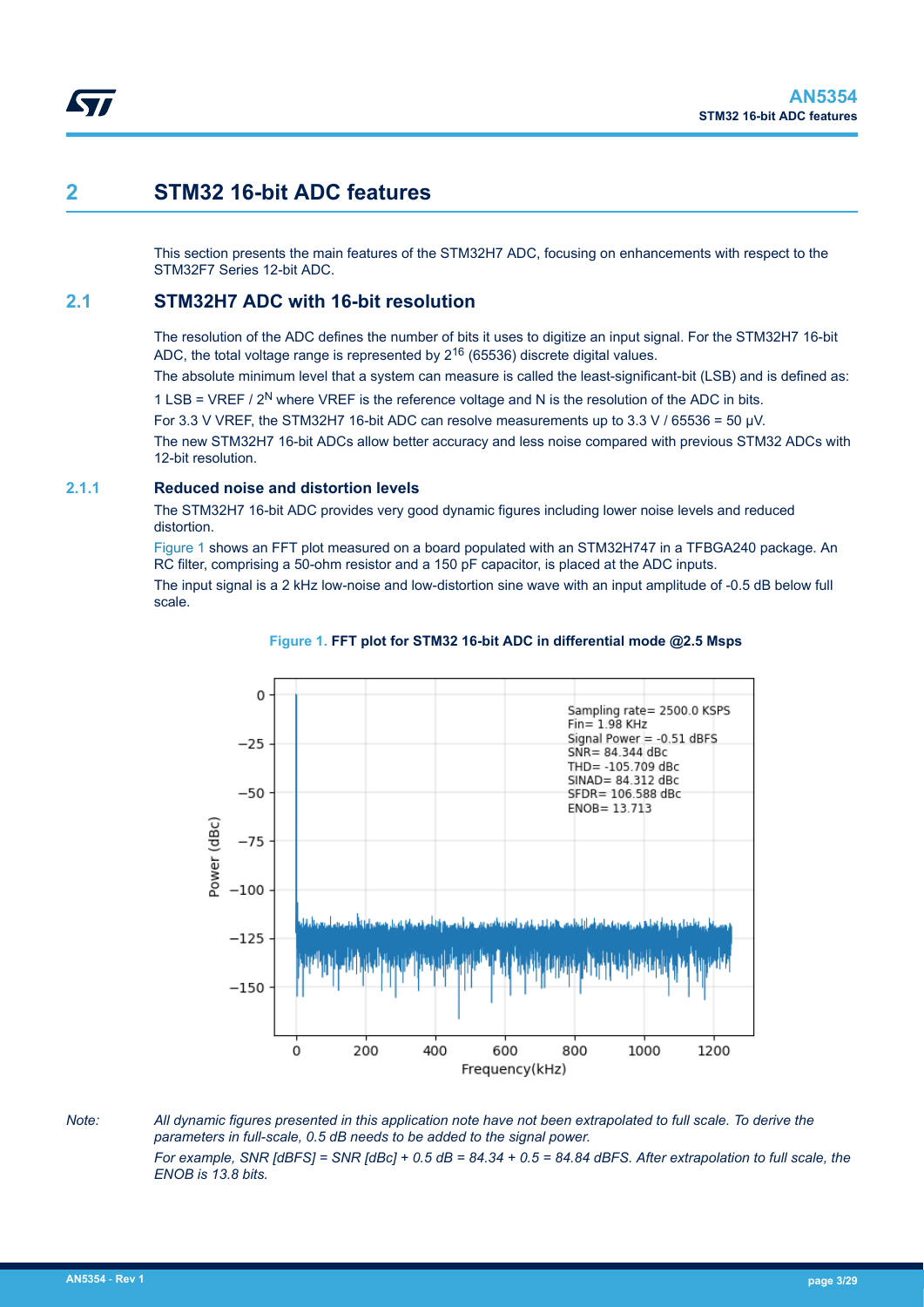<span id="page-3-0"></span>Table 4 shows dynamic parameters at VREF = 3.3 V and temperature = 25 °C in single-ended and differential mode.

| <b>Symbol</b> | Input signal mode <sup>(1)</sup> | <b>Typical</b> |  |
|---------------|----------------------------------|----------------|--|
|               | <b>SE</b>                        | 12.8           |  |
| ENOB (bits)   | <b>DIFF</b>                      | 13.7<br>79.24  |  |
|               | <b>SE</b>                        |                |  |
| SNR (dBc)     | <b>DIFF</b>                      | 84.3           |  |
|               | <b>SE</b>                        | $-96.5$        |  |
| THD (dBc)     | <b>DIFF</b>                      | $-105$         |  |

#### **Table 4. STM32H7 ADC dynamic parameters**

*1. Conditions: direct channel, Fadc = 25 MHz, Ts = 1.5 cycles.*

Figure 2 shows a comparison between STM32H7 16-bit ADC and STM32F7 12-bit ADC noise and distortion levels. STM32H7 16-bit ADC provides a 16 dB improvement in SNR, meaning that it is 6.3 times less noisy.





*Note: THD is provided in absolute format.*

In terms of distortion levels, the STM32H7's ADC has a total harmonic distortion of -105 dBc, which is more than 30 dB better than that of the STM32F7.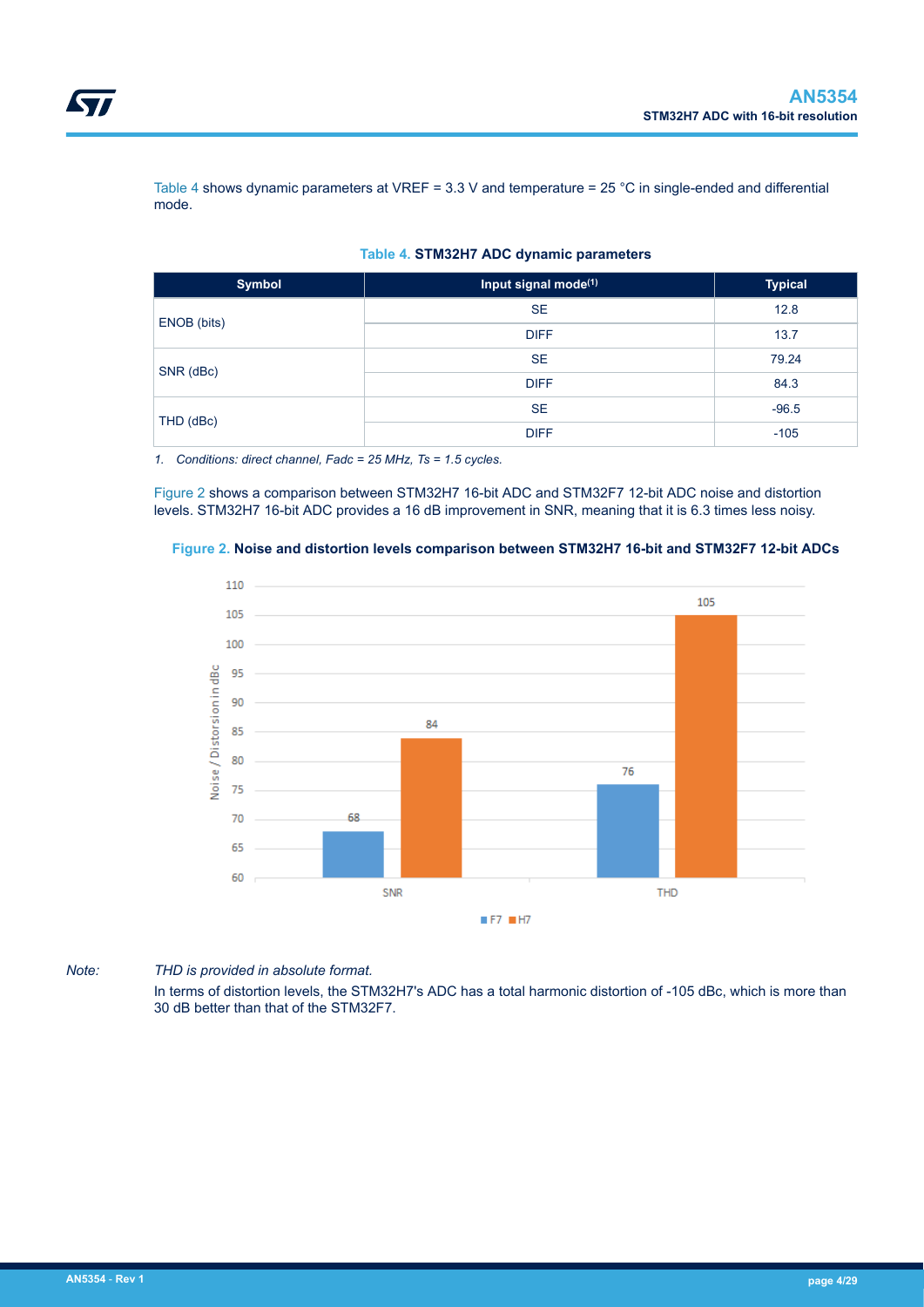<span id="page-4-0"></span>

## **2.1.2 Improved accuracy**

The STM32H7 16-bit ADC has improved static parameters allowing high accuracy measurements. Table 5 shows static parameters of the STM32H7 ADC in typical conditions.

| <b>Symbol</b> | Input signal mode <sup>(1)</sup> | <b>Typical</b> |
|---------------|----------------------------------|----------------|
|               | <b>SE</b>                        | $+/-16$        |
| TUE (LSB)     | <b>DIFF</b>                      | $+/-10$        |
| OE (LSB)      | <b>SE</b>                        | $+/-2$         |
|               | <b>DIFF</b>                      | $+/-6$         |
| GE (LSB)      | <b>SE</b>                        | $+/-7$         |
|               | <b>DIFF</b>                      | $+/-13$        |
|               | <b>SE</b>                        | $+1.7/-1$      |
| DNL (LSB)     | <b>DIFF</b>                      | $+1.2/-1$      |
| INL (LSB)     | <b>SE</b>                        | $+/-8$         |
|               | <b>DIFF</b>                      | $+/-4$         |

### **Table 5. STM32H7 ADC 16-bit static accuracy**

*1. Conditions: fast channel, Fadc = 25 MHz, Ts = 2.5 cycles.*

When comparing ADC static parameters defined in LSB units, such as DNL, INL and TUE, the fact that the size of the LSB depends on the resolution must be considered.

For a 3.3 V voltage reference, the size of an LSB in 16-bit mode is about 50 µV, while the size of an LSB in a 12bit ADC is about 800 µV.

1 LSB (12 bit mode) = 16 x 1 LSB (16 bit mode)

For example, a 12 bit ADC with a 3-LSB TUE (total unadjusted error) is equivalent to a 48-LSB TUE in 16 mode. [Figure 3. Accuracy comparison between STM32H7 16-bit ADC and STM32F7 12-bit ADC](#page-5-0) compares an STM32H7 16-bit ADC and an STM32F7 with a 12-bit ADC in terms of TUE. It shows that the STM32H7 16-bit ADC is approximately 5 times more accurate.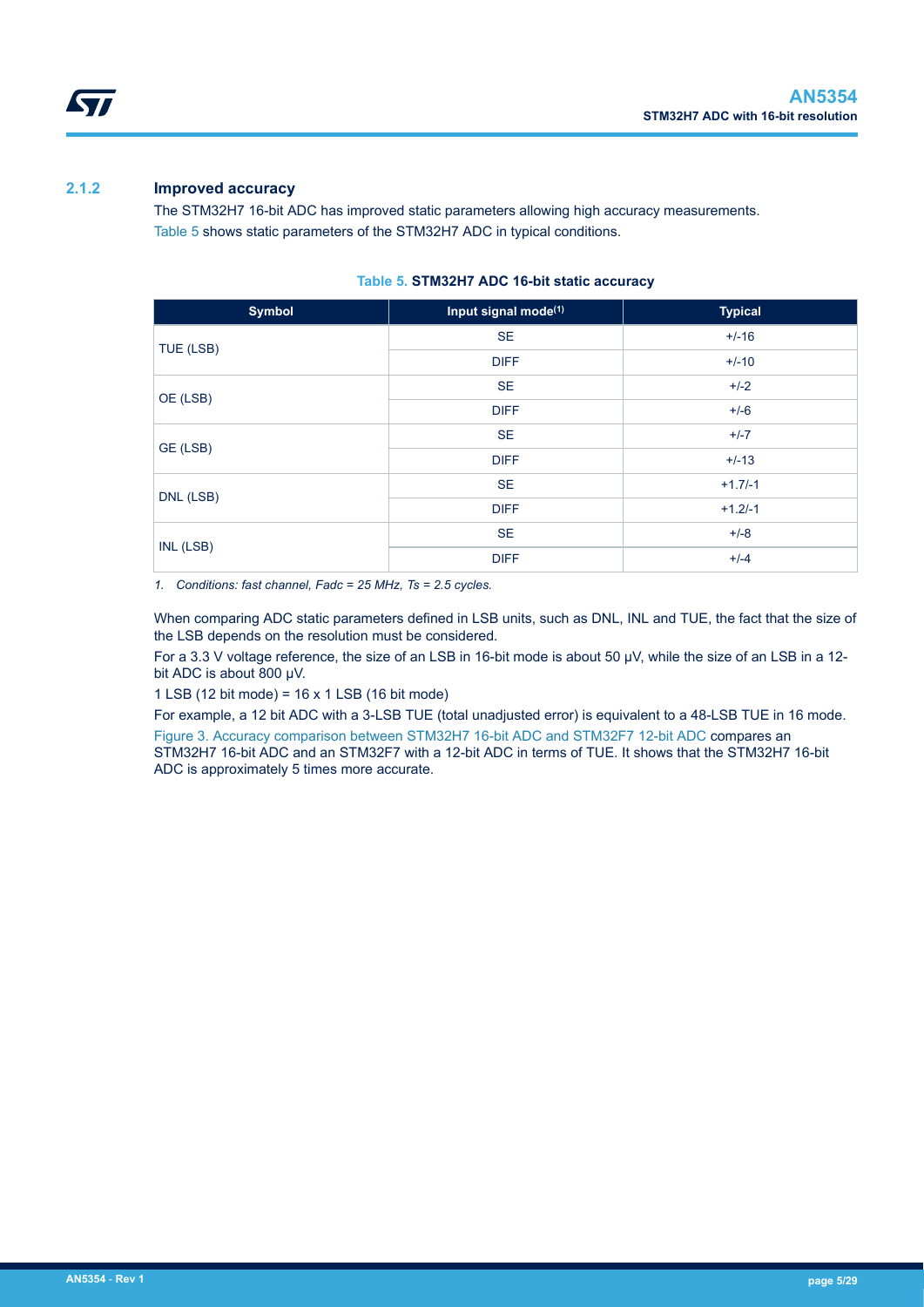<span id="page-5-0"></span>

### **Figure 3. Accuracy comparison between STM32H7 16-bit ADC and STM32F7 12-bit ADC**

## **2.2 Increasing ADC resolution with hardware oversampling**

The STM32H7 embeds a hardware oversampling engine with a ratio adjustable from 2x to 1024x. It allows increased SNR by performing data averaging. The averaging is done in hardware, freeing the CPU and allowing lower power consumption compared to the software-based implementation.

For further details, refer to the applicable STM32H7 reference manual [\[1\]](#page-1-0)and AN4629 [\[3\].](#page-1-0)

Using the lowest oversampling ratio (x2) the SNR can be improved to reach 86.7 dB, and an ENOB of 14.1 bits. With 4x oversampling ratio, an SNR of 89 dB and an ENOB of 14.5 bits can be achieved. With a 16x oversampling ratio, ENOB increases to 15.1 bits.

Table 6 provides dynamic parameters for different oversampling ratios. Measurements are performed in differential mode with fADC = 25 MHz and Ts = 1.5 cycles.

| <b>OVS</b> ratio | X <sub>1</sub> | X2     | <b>X4</b> | X <sub>8</sub> | <b>X16</b> | <b>X32</b> |
|------------------|----------------|--------|-----------|----------------|------------|------------|
| SNR (dBc)        | 84.3           | 86.7   | 89.15     | 91.3           | 92.8       | 94.1       |
| THD (dBc)        | $-105$         | $-106$ | $-106$    | $-106$         | $-106$     | $-105$     |
| ENOB (bits)      | 13.7           | 14.1   | 14.5      | 14.85          | 15.09      | 15.3       |

#### **Table 6. STM32H7 dynamic figures versus oversampling ratio**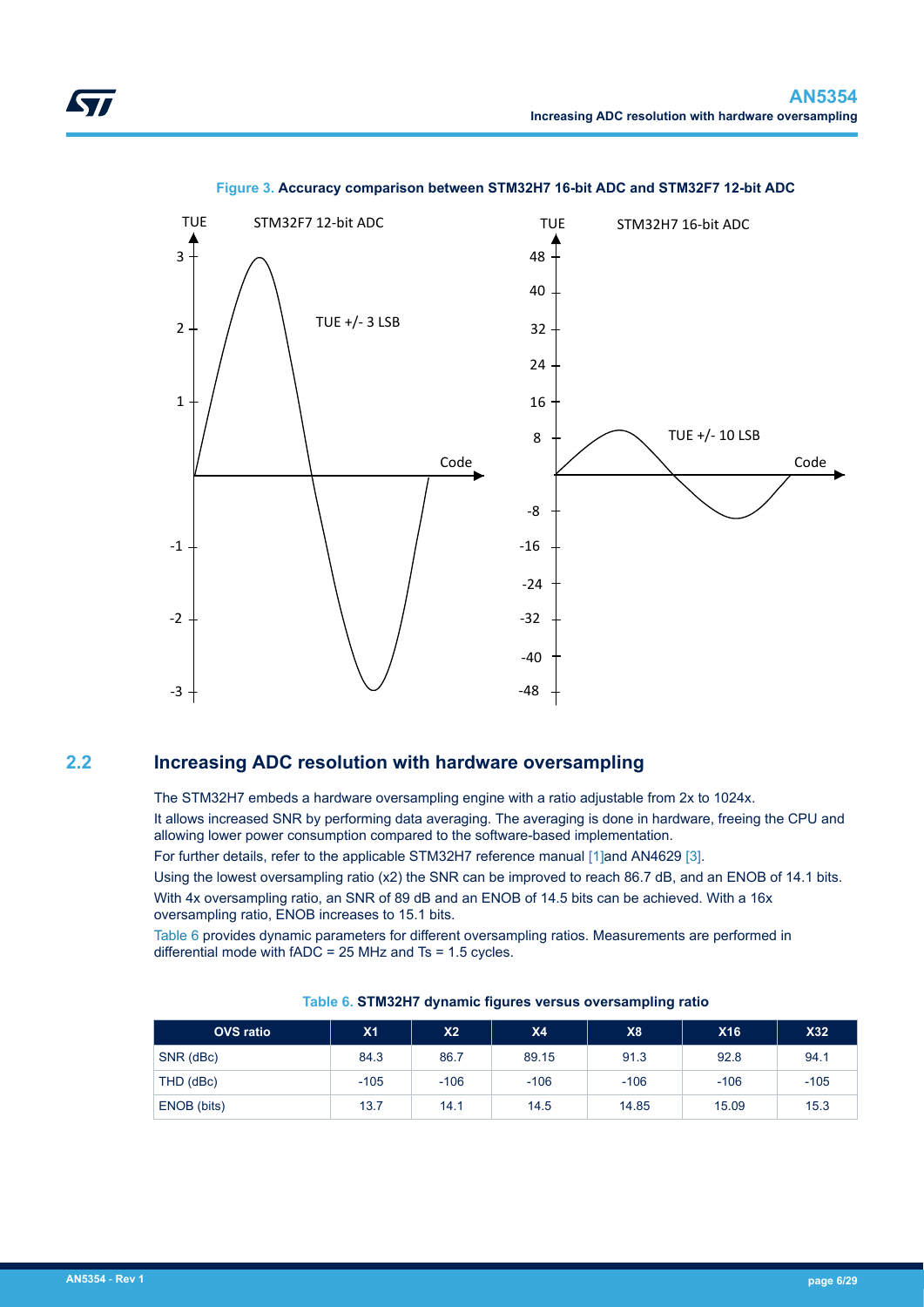## <span id="page-6-0"></span>**2.3 Increasing throughput with multiple ADC operation**

STM32H7 embeds 3 ADCs that can operate independently or in dual mode (ADC1 and ADC2). The maximum ADC sampling rate is 3.6 Msps in 16-bit mode.

When 3 ADCs are sampling simultaneously, the system throughput can reach up to 10.5 Msps. Higher data rates per channel can be obtained when a single channel is converted by two ADCs in dualinterleaved mode. The data rate can reach up to 7 Msps in 16-bit mode and 10 Msps in 14-bit mode. See [Section 4 Maximum data rate](#page-14-0) for further details.

## **2.4 STM32H7 ADC channel descriptions**

This section presents the different types of ADC channels available in the STM32H7.

### **2.4.1 ADC direct, fast and slow channels**

STM32H7 ADCs have three different types of channels: direct, fast and slow.

Channel performance depends on the resistance present in the path between the input pin and the ADC sampling capacitor. Channels with low input resistance require less time to charge the sampling capacitor, and hence allow higher sampling rates.

This section describes the difference between ADC channels in terms of input resistance.

There are two basic contributors to the total channel resistance that can differ between channels:

- **ADC input multiplexer**: The ADC has an input multiplexer that selects one of 20 channels to sample. There are 6 fast channels characterized with low input resistance. The other 14 channels have higher input resistances that require longer sampling times. These are hence referred to as slow channels.
- **IO analog switch**: Connection between an IO pin and ADC is made through an analog switch, which increases the total ADC channel input resistance. Direct channels are essentially fast channels on the ADC input multiplexer side, but specifically bypass the analog switch on IO side.

Table 7 summarizes the difference between ADC channels in terms of total resistance.

| <b>Channel type</b> | IO analog switch resistance | ADC multiplexer resistance |
|---------------------|-----------------------------|----------------------------|
| Slow                | Yes                         | High                       |
| Fast                | Yes                         | Low                        |
| Direct              | <b>Bypassed</b>             | Low                        |

#### **Table 7. ADC channel type versus input resistance**

[Figure 4. Paths for different ADC channel types](#page-7-0) illustrates the different paths of ADC channels.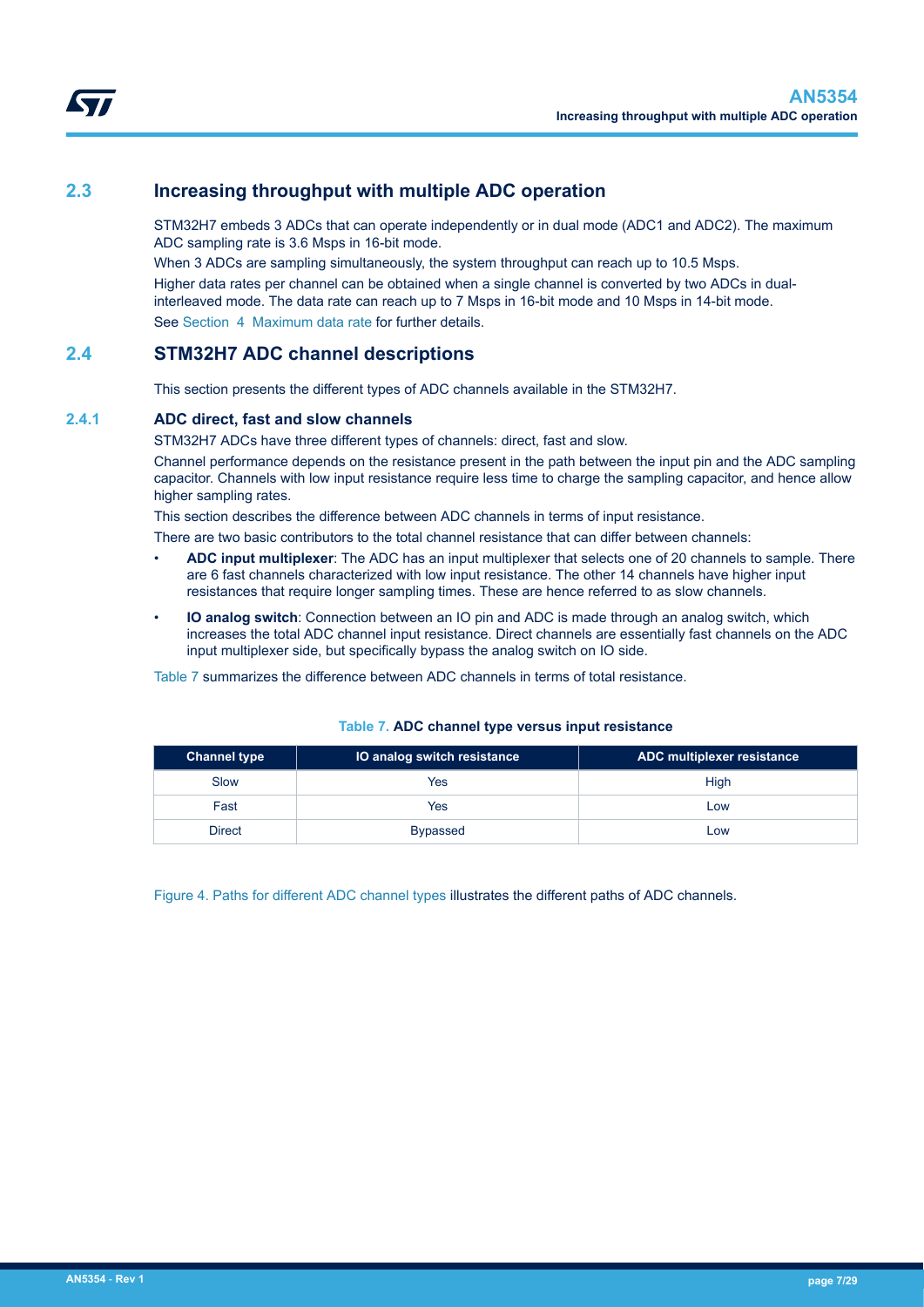<span id="page-7-0"></span>

## **2.4.2 ADC channel availability across packages**

Table 8 shows the available channels, depending on the package type and product line.

|                          | <b>STM32H745</b>                      |             |                |         |                   | <b>STM32H747</b>         |          |                | STM32H743/STM32H742 |                     |                     |                    |                                     |                |                 |                          |                       |                     |
|--------------------------|---------------------------------------|-------------|----------------|---------|-------------------|--------------------------|----------|----------------|---------------------|---------------------|---------------------|--------------------|-------------------------------------|----------------|-----------------|--------------------------|-----------------------|---------------------|
| <b>Channel</b><br>type   | 4<br>$\overline{\phantom{0}}$<br>LQFP | UFBGA176+25 | 176<br>LQFP-   | LQFP208 | $+25$<br>TFBGA240 | န္တ<br>≏<br><b>WLCSI</b> | UFBGA169 | LQFP176        | LQFP208             | $+25$<br>GA240<br>Ě | 8<br>$\div$<br>LQFP | <b>BGA100</b><br>띰 | $\boldsymbol{4}$<br>$\div$<br>LQFP' | UFBGA169       | FBGA176+25<br>Б | $\overline{76}$<br>LQFP1 | 208<br><b>B</b><br>OF | $+25$<br>GA240<br>Ě |
| <b>Direct</b>            | $\overline{2}$                        | 4           | $\overline{2}$ | 2       | 4                 | 2                        | 2        | $\overline{2}$ | 2                   | 4                   | 2                   | $\overline{2}$     | $\overline{2}$                      | $\overline{2}$ | 2               | $\overline{2}$           | $\overline{2}$        | 4                   |
| Fast                     | 6                                     | 9           | 9              | 9       | 9                 | ⇁                        | 9        | 9              | 9                   | 9                   | 3                   | 3                  | 9                                   | 9              | 9               | 9                        | 9                     | 9                   |
| Slow                     | 15                                    | 23          | 17             | 21      | 23                | 14                       | 17       | 17             | 21                  | 23                  | 11                  | 11                 | 17                                  | 21             | 21              | 21                       | 21                    | 23                  |
| <b>Total</b><br>channels | 23                                    | 36          | 28             | 32      | 36                | 23                       | 28       | 28             | 32                  | 36                  | 16                  | 16                 | 28                                  | 32             | 32              | 32                       | 32                    | 36                  |

#### **Table 8. ADC channel availability across STM32H7 packages**

#### **2.4.3 Converting slow channels to fast channels**

Pxy. C pins are considered direct channels, since they are connected to ADC fast channels without going through the IO analog switch. Pxy pins on the other hand are considered slow channels.

In packages where Pxy\_C are not available at package level, the user can use the path connection between Pxy and Pxy\_C pins to convert a slow channel to a fast channel.

The user can inject the signals on the Pxy pins and close the analog switch between the Pxy and Pxy\_C pads, by setting the PxySO bit to connect to ADC fast channels.

Refer to the green arrow in Figure 4 for the path used to convert a slow channel to a fast channel.

#### **Figure 4. Paths for different ADC channel types**

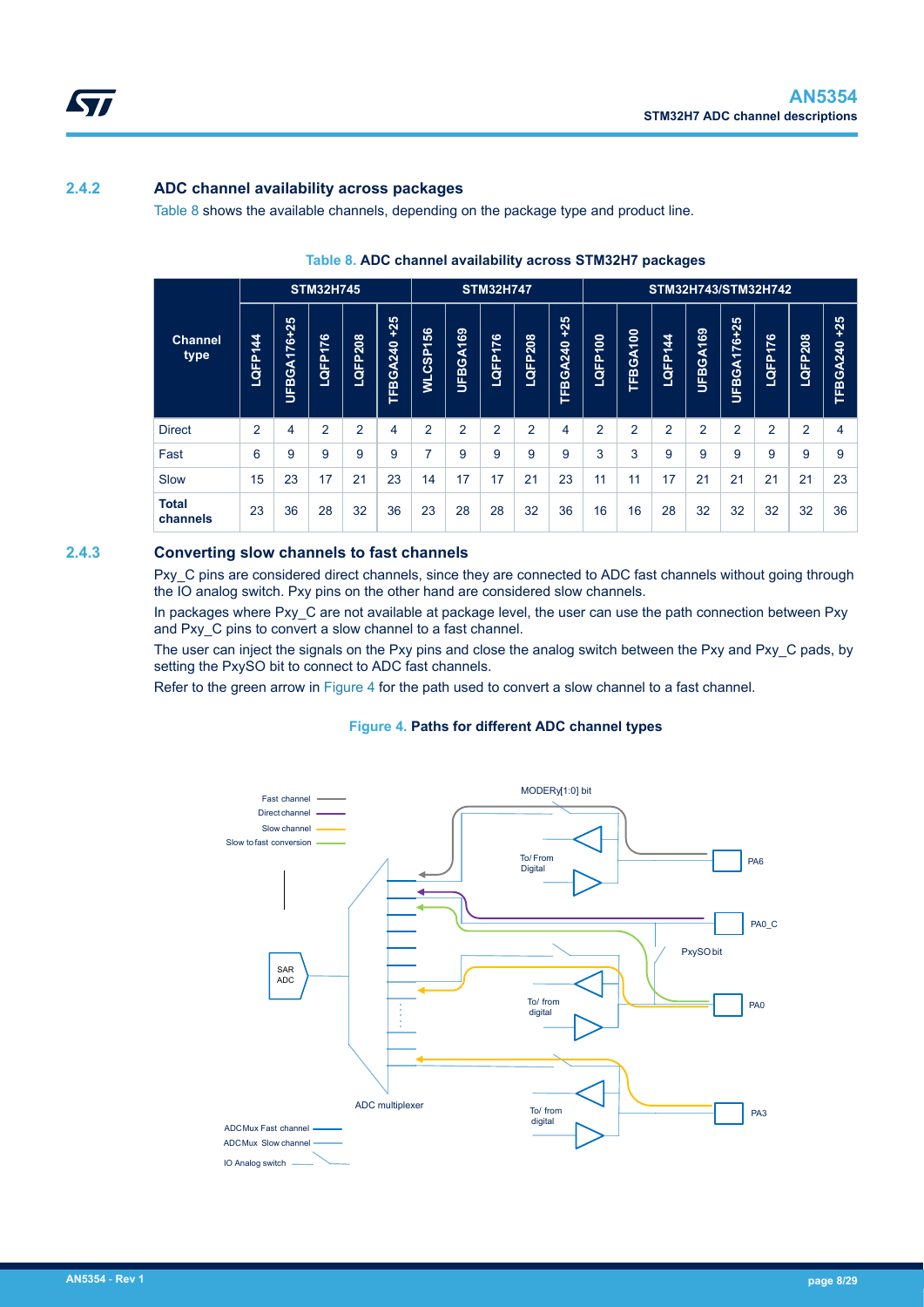## **2.4.4 ADC internal channels**

The STM32H7 ADCs allow the conversion of internal channels connected to internal peripherals such as the DAC, VREFINT (bandgap reference), VBAT and temperature sensor.

#### **Table 9. STM32H7 internal ADC channels**

| Peripheral     | ADC1                     | ADC <sub>2</sub>   | ADC3                     |
|----------------|--------------------------|--------------------|--------------------------|
| <b>VREFINT</b> | $\overline{\phantom{a}}$ | ۰                  | Yes                      |
| VBAT/4         | $\overline{\phantom{a}}$ | ۰                  | Yes                      |
| <b>VSENSE</b>  | ٠                        |                    | Yes                      |
| <b>DAC</b>     | ٠                        | DAC_OUT1, DAC_OUT2 | $\overline{\phantom{0}}$ |

### **2.4.5 Single-ended and differential operation**

STM32H7 allows to convert both single-ended and differential signals.

In single ended mode the input signal is applied on ADCx\_INP pin and is converted with respect to VREF-.

In differential mode the input signal is a fully differential signal applied to ADCx INP (positive input) and ADCx\_INN (negative input) pins.

Fully differential conversions have the benefit of common-mode noise rejection and increased dynamic range allowing 6 dB increase in SNR and 1 bit in resolution.

Input signals must be 180° out of phase and the common mode input voltage set to VREF/2. Refer to the applicable STM32H7 datasheet [\[2\]](#page-1-0) for more details.

The input common mode voltage is calculated as follows:

 $VCMIV = (ADC\_INP + ADC\_INN)/2$ 

## **Figure 5. Fully differential input signal**



<span id="page-8-0"></span>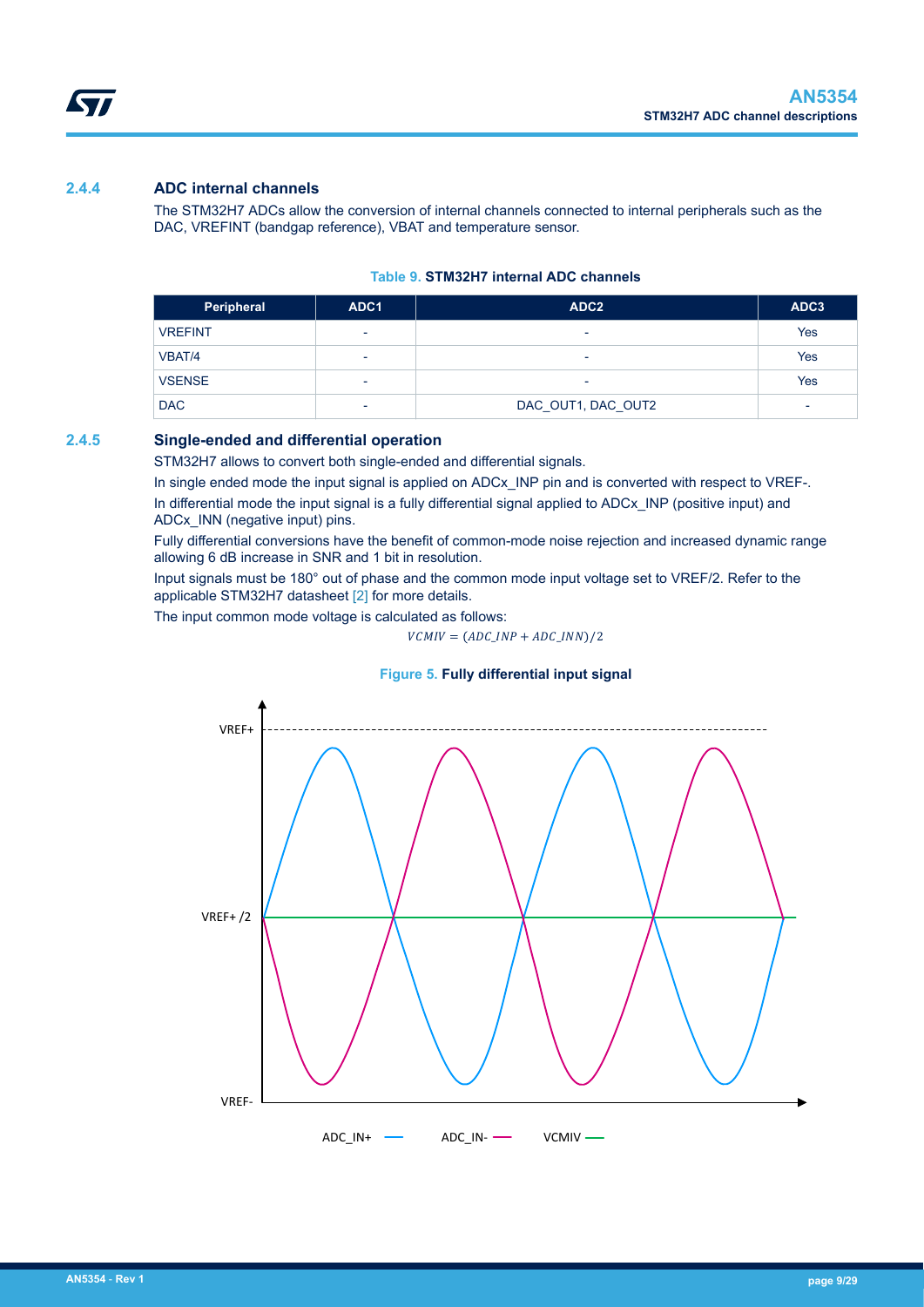## <span id="page-9-0"></span>**2.5 ADC calibration**

The STM32H7 ADC implements a digital calibration algorithm to measure and correct offset and non-linearity errors.

### **2.5.1 Offset calibration**

The STM32H7 ADC embeds an offset calibration feature allowing offset-error cancelling. The user must run an offset calibration after power-up.

Furthermore, it is recommended to re-run the offset calibration whenever the VREF voltage changes by more than 10%.

It is also recommended to run an offset calibration after changes of VDDA or temperature.

## **2.5.2 Linearity calibration**

The STM32H7 embeds a linearity calibration engine to enhance the ADC linearity. It allows compensation of capacitance mismatch during production.

Linearity calibration is purely process dependent and only needs to be run once. It is done in the manufacturing facility under specific conditions, and linearity codes are stored in Flash memory.

After power up, linearity calibration codes must be loaded from Flash memory before the ADC is used. The user can however run a linearity calibration. It should preferably be done under the following conditions: (fADC = 10 MHz,  $VREF \leq 2 V$ ).

## **2.6 IO voltage booster**

The IO analog switch AC performance is degraded when VDDA decreases, causing distortion of the input signal. An IO voltage booster therefore supplies the analog switches embedded in IOs in order to maintain a good distortion level at low supply voltages. By default, the analog switch is supplied by VDDA.

When VDDA is below 2.7 V, switching to VDD is recommended if VDD is greater than 2.7 V.

In cases where both VDDA and VDD are below 2.7 V, the booster should be enabled to supply the analog switch. Table 10 summarizes recommended settings depending on VDD and VDDA supply levels.

| <b>VDD</b> | <b>VDDA</b> | <b>BOOSTE</b> | <b>BOOSTVDDSEL</b> | Analog switch supply |
|------------|-------------|---------------|--------------------|----------------------|
| ٠          | $>2.7$ V    |               |                    | VDDA (default)       |
| $>2.7$ V   | 2.7V        |               |                    | <b>VDD</b>           |
| $<$ 27 $V$ | $<$ 27 $V$  |               |                    | Voltage booster      |

#### **Table 10. IO voltage booster settings versus VDDA and VDD**

## **2.7 Voltage reference buffer VREFBUF**

The STM32H7 embeds an internal reference buffer that can be used by the ADC and the DAC. It provides a stable voltage based on the internal reference voltage, VREFINT.

Four programmable output voltage levels are available: 2.5 V, 2.048 V, 1.8 V and 1.5 V.

Refer to the applicable STM32H7 datasheet [\[2\]](#page-1-0) for further information on the VREFBUF characteristics.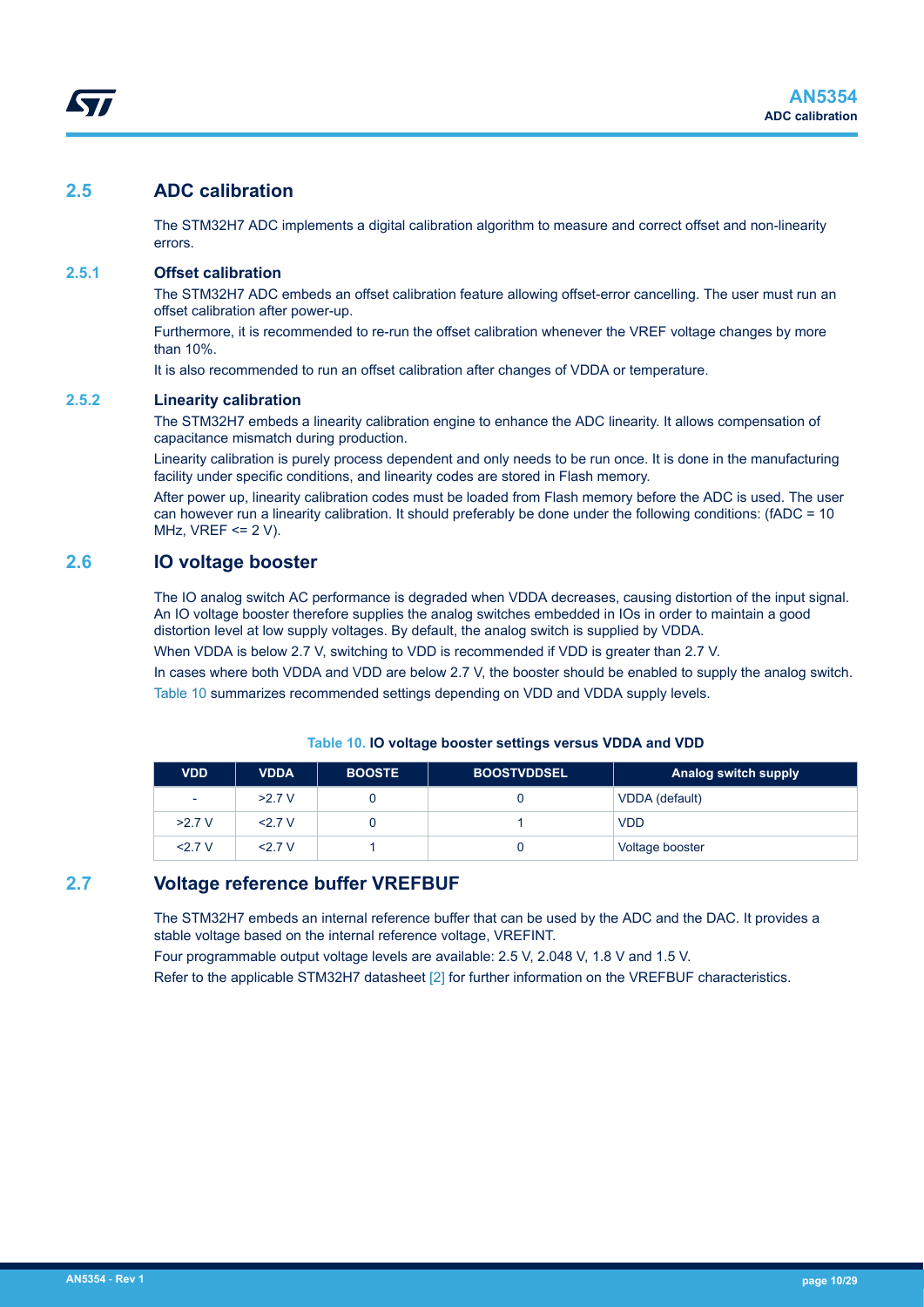<span id="page-10-0"></span>

## **2.8 STM32H7 Series versus STM32F7 Series ADC comparison**

Table 11 summarizes the main differences between STM32H7 series ADC and STM32F7 series ADC. For more information about STM32H7 ADC features, refer to the applicable STM32H7 reference manual [\[1\].](#page-1-0)

| <b>ADC</b> parameter              | <b>STM32H7 Series</b>              | <b>STM32F7 Series</b>    |
|-----------------------------------|------------------------------------|--------------------------|
| Maximum resolution                | 16 bit                             | 12 bit                   |
| <b>ADC</b> units                  | 3                                  | 3                        |
| Interleaved mode                  | Dual                               | Dual/triple              |
| tsampling (cycles)                | 1.5 to 810.5                       | 3 to 480                 |
| tconversion (cycles)              | tsampling + $N/2$ + 0,5            | tsampling $+ N$          |
|                                   | 16-bit 3.6 Msamples/s              | $\overline{\phantom{0}}$ |
| Sampling rate                     | 14-bit 5 Msamples/s                |                          |
|                                   | 12-bit 5.6 Msamples/s              | 2.4 Msamples/s           |
| Input channels per ADC            | 20                                 | 16                       |
| Total external input channels (1) | 36                                 | 24                       |
| Differential input mode           | Yes                                | ÷.                       |
| <b>External triggers</b>          | 21                                 | 16                       |
| Calibration                       | Linearity + offset                 | Offset                   |
| Hardware oversmapling             | Yes                                | ÷,                       |
| Analog watchdogs per ADC          | 3                                  | 1                        |
| IO voltage booster                | Yes                                | -                        |
| Internal reference VREFBUF        | Yes (1.5 V, 1.8 V, 2.048 V, 2.5 V) |                          |
| <b>DFSDM</b>                      | Yes                                | $\overline{\phantom{a}}$ |
| <b>AUTDLY</b> conversion          | Yes                                | ٠                        |

## **Table 11. STM32H7 / STM32F7 ADC comparison**

*1. Depends on package*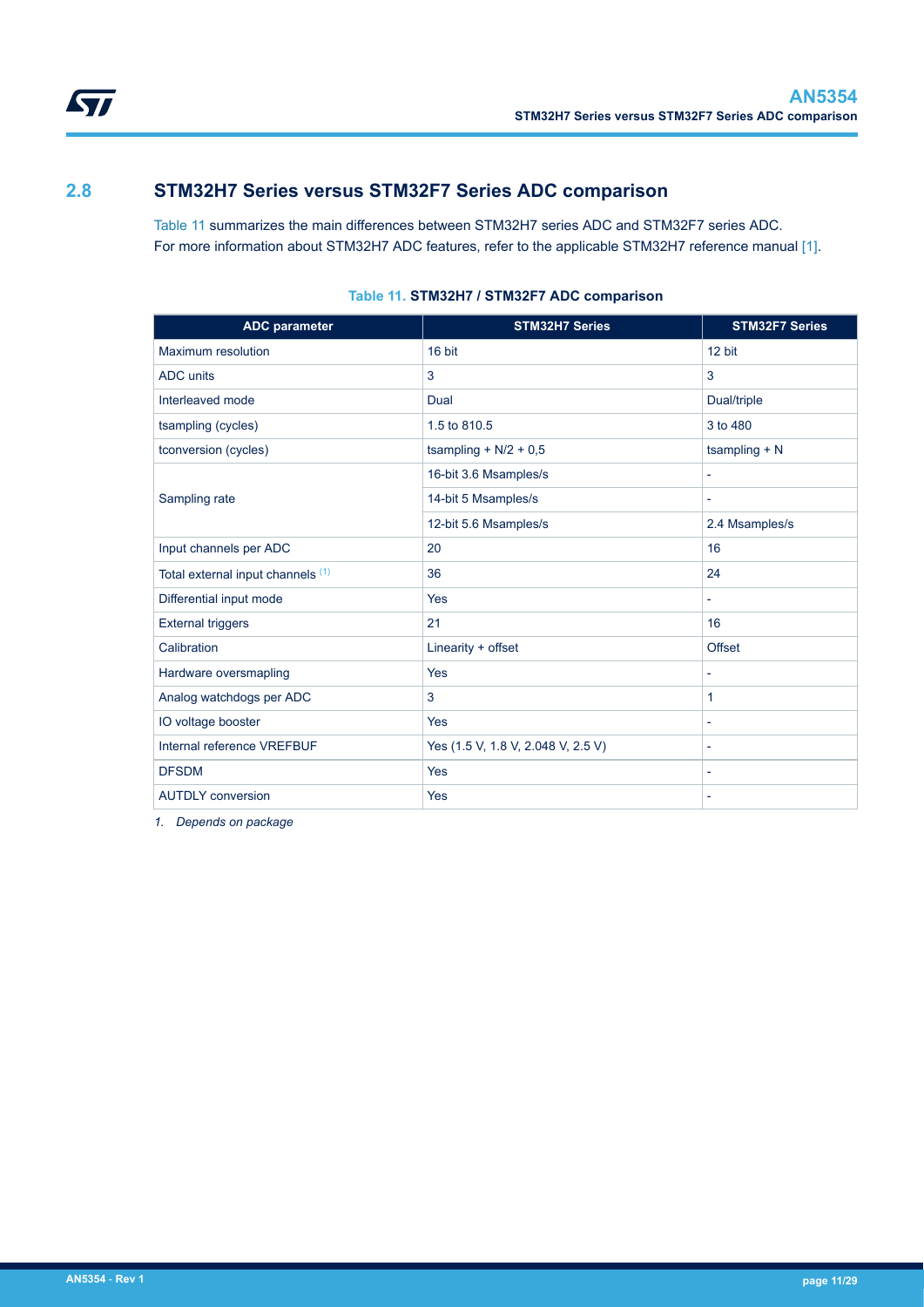<span id="page-11-0"></span>

## **3 Maximum ADC frequency across resolutions, packages and number of ADCs**

In the SAR ADC architecture, the reference input pin, VREF, needs to respond to large amplitude and fast current spikes. These transient currents happen during the conversion phase in which the VREF pin is connected / disconnected to / from the capacitive DAC during bit evaluation. (Refer to AN2834[\[3\]](#page-1-0) for further details about the SAR ADC internal structure.)

The VREF pin is subject to a current-induced voltage drop. Therefore, in order to avoid conversion errors, enough time is needed for the voltage reference level to resettle to  $+/-0.5$  LSB of the final value . This is critical to guarantee resolution consistency, and to ensure that there are no missing codes.

The maximum ADC frequency decreases when the time needed for VREF to settle increases. The following sections present the main parameters that have an impact on the maximum achievable ADC frequency. Maximum ADC frequencies for different packages, resolutions and number of ADCs are also presented.

## **3.1 Resolution impact**

Higher resolutions put more constraints on the voltage reference settling time because when the ADC resolution increases, VREF needs to settle to a lower voltage level.

Figure 6 shows the time required for VREF to settle to +/-0.5 LSB of the final value for different resolutions. For 16-bit mode resolution, VREF needs to settle to  $+/-25$   $\mu$ V of the final value and therefore needs more time to settle than lower resolutions. This causes the maximum frequency to decrease with increasing resolutions.



#### **Figure 6. Voltage reference settling time for different resolutions**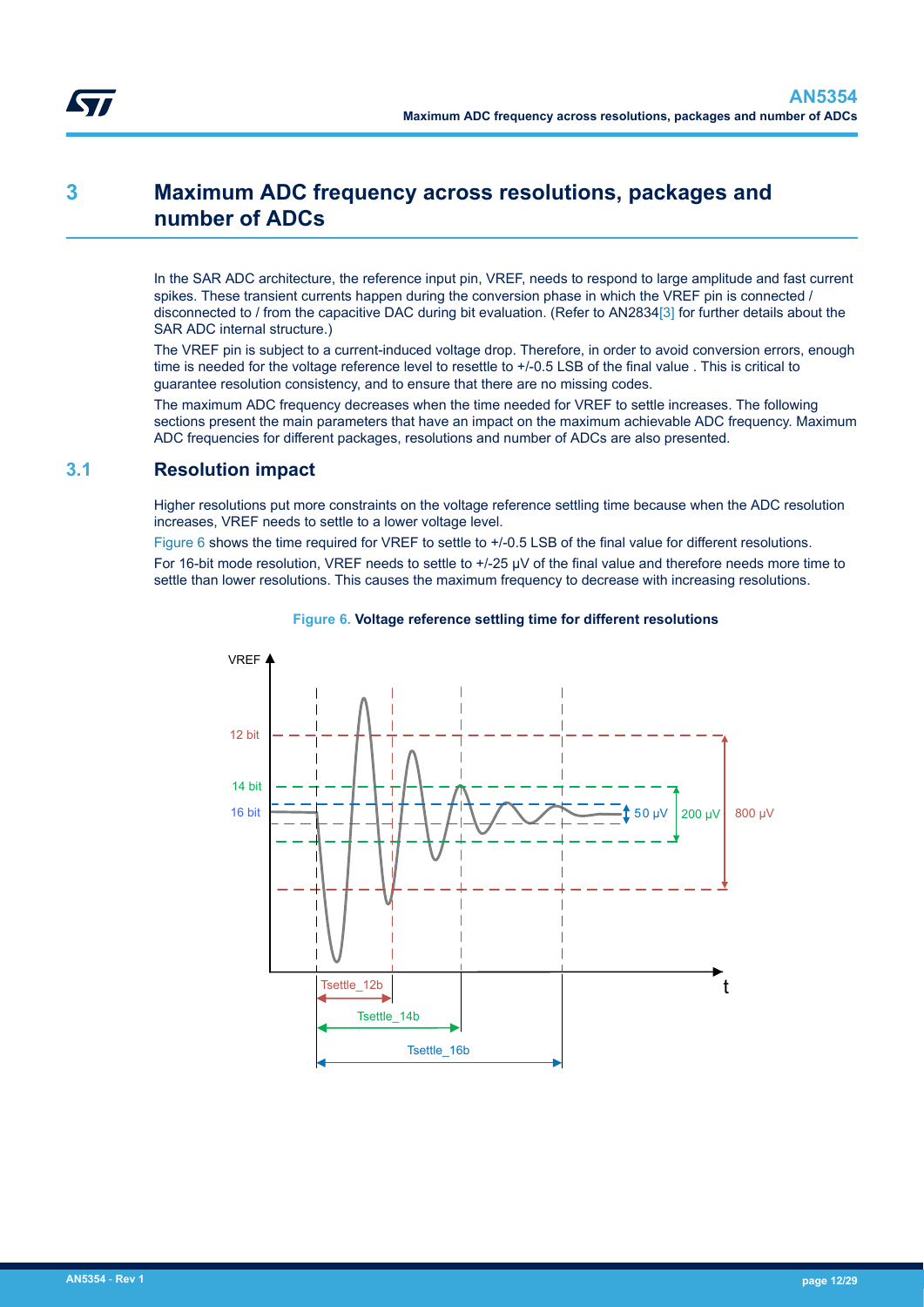## <span id="page-12-0"></span>**3.2 Package impact**

The reference voltage settling time can be degraded by the inductance of the package bonding. The package adds a parasitic inductance on the VREF pin, increasing the VREF settling time. This limits the maximum achievable ADC frequency.

Hence the choice of package is crucial for ADC performance and must be considered at an early stage of the design. BGA packages generally perform better in this respect than LQFP packages, since they have a lower package pin inductance.

Figure 7 gives a generic indication of how the package influences the VREF recovery time.

#### **Figure 7. Voltage reference settling time in 16-bit mode versus package**



## **3.3 Number of ADCs**

When multiple ADCs convert simultaneously, the transient currents on the VREF pin increase causing the VREF settling time to increase. This degrades the maximum ADC frequency.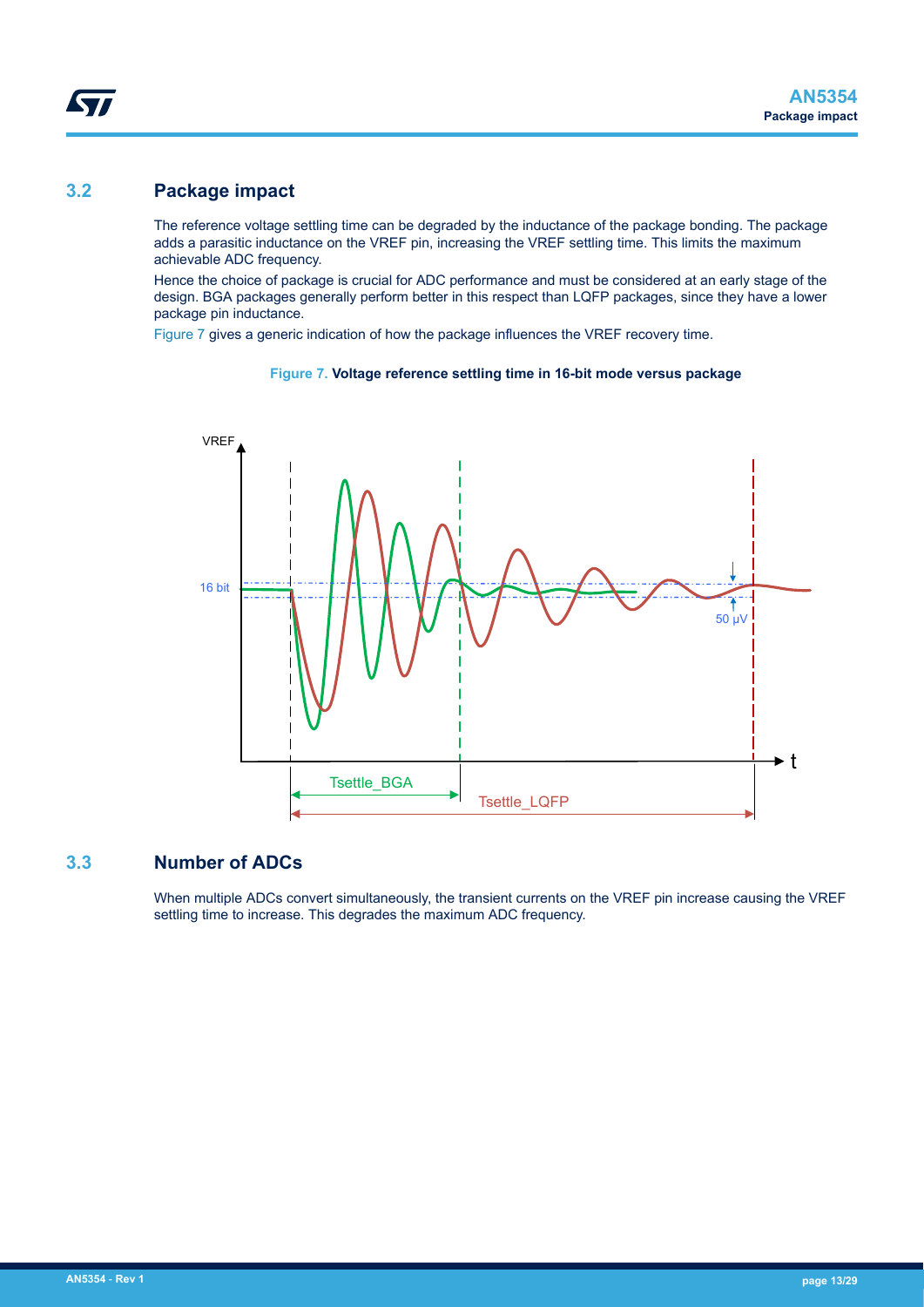## <span id="page-13-0"></span>**3.4 Maximum ADC frequency**

Based on the parameters presented previously which affect the VREF settling time, maximum ADC frequency can be defined to ensure the VREF is correctly settled during bit evaluation and hence guarantee an ADC transfer function with no missing codes.

Table 12 provides maximum ADC frequency in MHz for each package, resolution and number of overlapping ADCs under typical conditions.

| Number of ADCs           | Resolution   BGA100 |    |    |    |    |    | BGA169   BGA176   BGA240   LQFP100   LQFP144   LQFP176 |                | <b>LQFP208</b> |
|--------------------------|---------------------|----|----|----|----|----|--------------------------------------------------------|----------------|----------------|
|                          | 8                   | 50 | 50 | 50 | 50 | 50 | 50                                                     | 50             | 50             |
| 1<br>$\overline{2}$<br>3 | 10 <sup>1</sup>     | 50 | 50 | 50 | 47 | 47 | 36                                                     | 32             | 39             |
|                          | 12                  | 50 | 50 | 50 | 38 | 38 | 29                                                     | 20             | 19             |
|                          | 14                  | 49 | 49 | 49 | 31 | 24 | 16                                                     | 15             | 15             |
|                          | 16                  | 33 | 38 | 39 | 25 | 19 | 12                                                     | 10             | 10             |
|                          | 8                   | 50 | 50 | 50 | 50 | 50 | 50                                                     | 48             | 50             |
|                          | 10 <sup>1</sup>     | 50 | 50 | 50 | 43 | 38 | 31                                                     | 28             | 25             |
|                          | 12                  | 50 | 50 | 50 | 34 | 35 | 17                                                     | 16             | 15             |
|                          | 14                  | 40 | 49 | 49 | 29 | 21 | 15                                                     | 12             | 13             |
|                          | 16                  | 26 | 37 | 38 | 22 | 19 | 10                                                     | $\overline{7}$ | 10             |
|                          | 8                   | 50 | 50 | 50 | 50 | 50 | 38                                                     | 33             | 50             |
|                          | 10 <sup>°</sup>     | 50 | 50 | 50 | 42 | 38 | 30                                                     | 28             | 20             |
|                          | 12                  | 50 | 50 | 50 | 34 | 25 | 16                                                     | 15             | 15             |
|                          | 14                  | 32 | 49 | 49 | 25 | 20 | 12                                                     | 10             | 12             |
|                          | 16                  | 25 | 35 | 37 | 19 | 18 | $\overline{7}$                                         | $\overline{7}$ | $\overline{7}$ |

**Table 12. Maximum ADC frequency versus package type (VREF=VDDA=3 V, T=25°C)**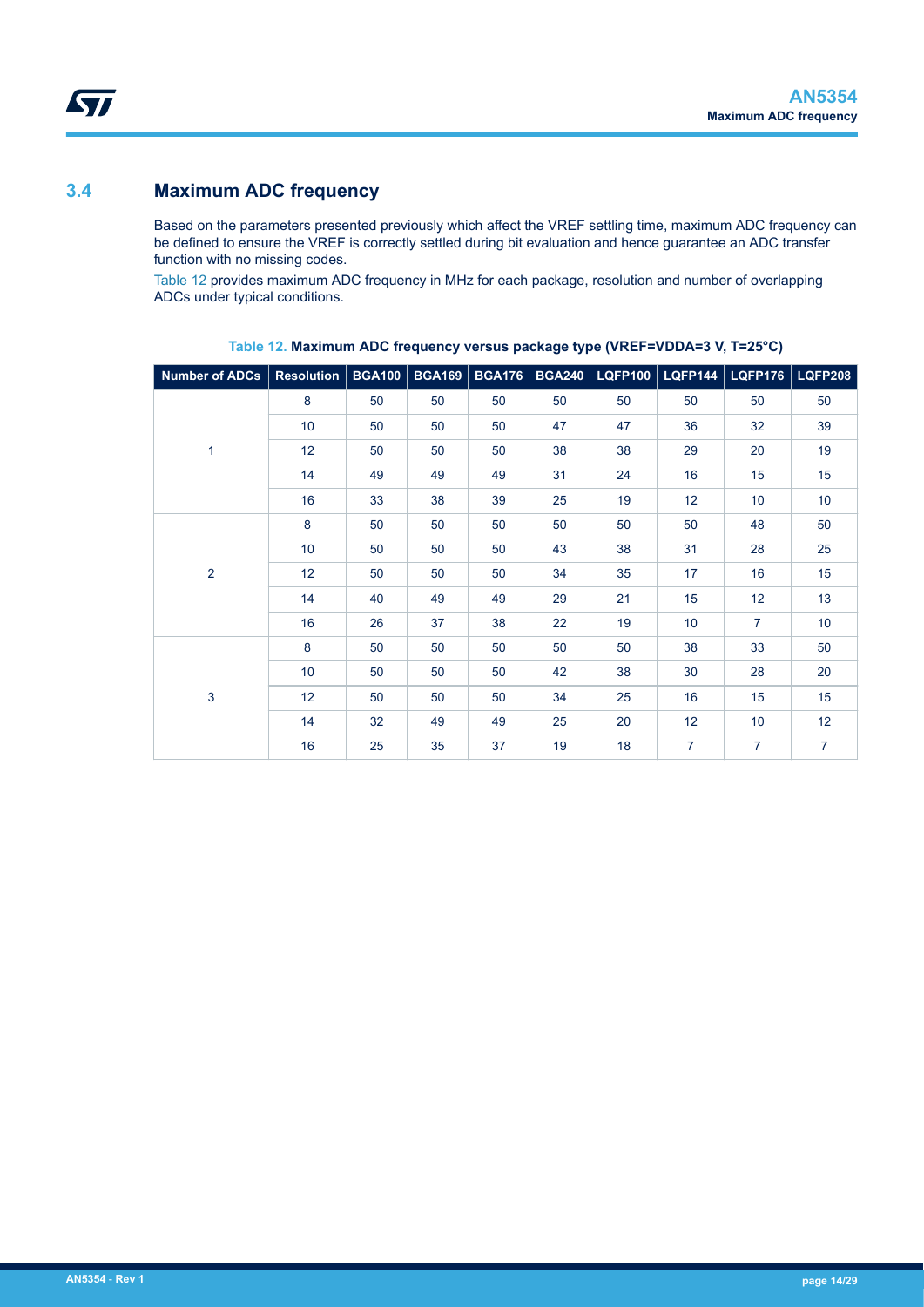## <span id="page-14-0"></span>**4 Maximum data rate**

This section provides further details of the ADC performance including maximum data rates across packages, resolutions, number of ovelapping ADC conversions, and the channel type. This allows the user to select the best package to achieve the targeted performance.

The defined maximum sampling rate takes into account the maximum ADC frequency defined in [Section](#page-11-0)  [3 Maximum ADC frequency across resolutions, packages and number of ADCs](#page-11-0) to guarantee no missing codes.

The data presented in this section is only valid for revision V silicon, and is based on simulations in typical conditions: temperature = 25°C, VDDA = VREF = 3 V.

## **4.1 Single ADC operation**

In 16-bit mode, the STM32H7 can reach sampling rates as high as 3.6 Msamples/s using a UFBGA176 package. Performance is degraded with an LQFP package, but stays in the order of 1.9 Msamples/s for LQFP100 package, and 1 Msamples/s for an LQFP208 package.

In 14-bit mode, sampling rates up to 5 Msamples/s can be reached.

Applications requiring low resolution and a high sampling rate can benefit from low resolution modes such as the 8-bit mode, which can reach 8.33 Msamples/s.

In 12-bit mode sampling rates can reach up to 5.6 Msamples/s.

Table 13 shows the maximum data rate (in Msamples/s) for BGA packages.

| <b>Resolution</b> | TFBGA100      |             | UFBGA169      |      | UFBGA176      |      | TFBGA240      |      |
|-------------------|---------------|-------------|---------------|------|---------------|------|---------------|------|
|                   | <b>Direct</b> | <b>Fast</b> | <b>Direct</b> | Fast | <b>Direct</b> | Fast | <b>Direct</b> | Fast |
| 8                 | 8.33          | 7.14        | 8.33          | 7.14 | 8.33          | 7.14 | 8.33          | 7.14 |
| 10                | 7.14          | 6.25        | 7.14          | 6.25 | 7.14          | 6.25 | 7.14          | 6.25 |
| 12                | 5.63          | 4.67        | 5.63          | 4.67 | 5.63          | 4.67 | 5.13          | 4.56 |
| 14                | 5             | 3.6         | 5             | 3.6  | 5             | 3.6  | 3.44          | 3.1  |
| 16                | 3.3           | 2.73        | 3.5           | 2.73 | 3.6           | 2.73 | 2.5           | 2.27 |

### **Table 13. Maximum data rate (Msamples/s) versus resolution for BGA packages - single ADC operation**

Table 14 presents maximum data rates in Msamples/s for LQFP packages.

#### **Table 14. Maximum data rate (Msamples/s) versus resolution for LQFP packages - single ADC operation**

| <b>Resolution</b> | <b>LQFP100</b> |             | <b>LQFP144</b> |             | <b>LQFP176</b> |      | <b>LQFP208</b> |             |
|-------------------|----------------|-------------|----------------|-------------|----------------|------|----------------|-------------|
|                   | <b>Direct</b>  | <b>Fast</b> | <b>Direct</b>  | <b>Fast</b> | <b>Direct</b>  | Fast | <b>Direct</b>  | <b>Fast</b> |
| 8                 | 8.33           | 7.14        | 8.33           | 7.14        | 8.33           | 7.14 | 8.33           | 7.14        |
| 10                | 7.14           | 6.25        | 5.14           | 4.86        | 4.57           | 4.57 | 5.57           | 4.88        |
| 12                | 4.88           | 4.33        | 3.63           | 3.5         | 2.5            | 2.5  | 2.38           | 2.38        |
| 14                | 2.67           | 2.67        | 1.78           | 1.78        | 1.67           | 1.67 | 1.67           | 1.67        |
| 16                | 1.9            | 1.9         | 1.2            | 1.2         |                |      |                |             |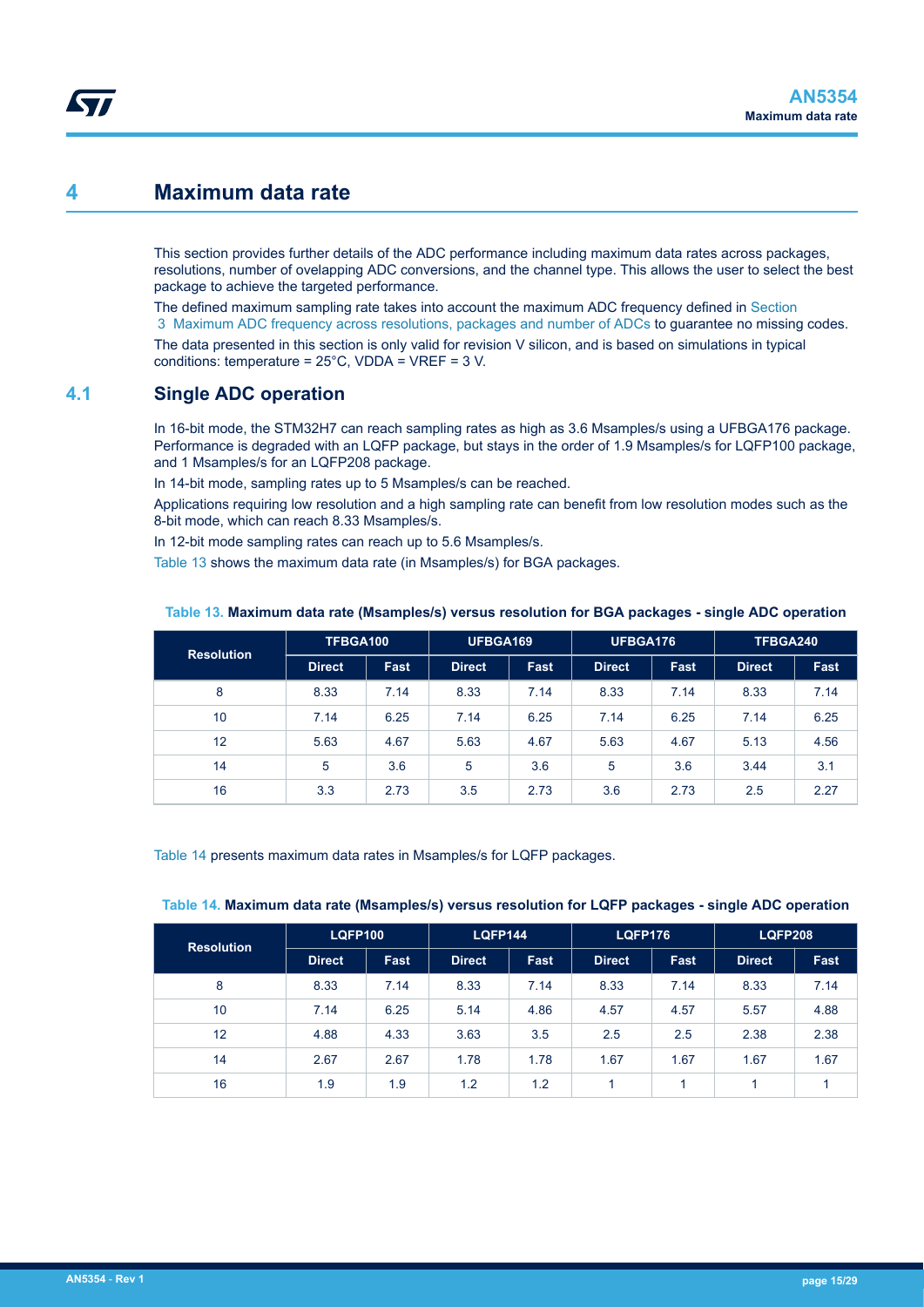## <span id="page-15-0"></span>**4.2 Dual ADC operation**

A slight degradation in performance is observed when 2 ADC conversions overlap. There is almost no degradation on UFBGA176 and UFBGA169 packages. Degradation is more visible on large LQFP packages. In 16-bit mode, UFBGA176 the sampling rate can reach up to 3.5 Msamples/s per ADC, meaning that system throughput using 2 ADCs can reach 7 Msamples/s. The user can also convert one channel using dual-interleaved mode with a sampling rate of 7 Msamples/s.

In 14-bit mode, data rates can reach 10Msamples/s on direct channels in dual-interleaved mode.

Table 15 presents maximum data rate in MSPS for BGA packages when two ADCs are converting.

| <b>Resolution</b> |               | TFBGA100    | UFBGA169      |      | UFBGA176      |      | TFBGA240      |      |
|-------------------|---------------|-------------|---------------|------|---------------|------|---------------|------|
|                   | <b>Direct</b> | <b>Fast</b> | <b>Direct</b> | Fast | <b>Direct</b> | Fast | <b>Direct</b> | Fast |
| 8                 | 8.33          | 7.14        | 8.33          | 7.14 | 8.33          | 7.14 | 8.33          | 7.14 |
| 10                | 7.14          | 6.25        | 7.14          | 6.25 | 7.14          | 6.25 | 6.29          | 5.5  |
| 12                | 5.63          | 4.67        | 5.63          | 4.67 | 5.63          | 4.67 | 4.38          | 3.89 |
| 14                | 4.44          | 3.6         | 5             | 3.6  | 5             | 3.6  | 3.22          | 2.9  |
| 16                | 2.6           | 2.36        | 3.5           | 2.73 | 3.5           | 2.73 | 2.2           | 2    |

**Table 15. Maximum data rate (Msamples/s) versus resolution for BGA packages - double ADC operation**

Table 16 presents maximum data rate in MSPS for LQFP packages when two ADCs are converting.

| <b>Resolution</b> |               | <b>LQFP100</b> |               | <b>LQFP144</b> |               | <b>LQFP176</b> |               | <b>LQFP208</b> |  |
|-------------------|---------------|----------------|---------------|----------------|---------------|----------------|---------------|----------------|--|
|                   | <b>Direct</b> | <b>Fast</b>    | <b>Direct</b> | <b>Fast</b>    | <b>Direct</b> | Fast           | <b>Direct</b> | Fast           |  |
| 8                 | 8.33          | 7.14           | 8.33          | 7.14           | 8             |                | 8.33          | 7.14           |  |
| 10                | 5.86          | 5.13           | 4.57          | 4.57           | 4.29          | 4.29           | 3.57          | 3.57           |  |
| 12                | 4.38          | 3.89           | 2.13          | 2.13           | 2             | $\overline{2}$ | 1.88          | 1.88           |  |
| 14                | 2.33          | 2.33           | 1.67          | 1.67           | 1.33          | 1.33           | 1.44          | 1.44           |  |
| 16                | 1.8           | 1.8            |               |                | 0.7           | 0.7            | 0.9           | 0.9            |  |

#### **Table 16. Maximum data rate (Msamples/s) versus resolution for LQFP packages - double ADC operation**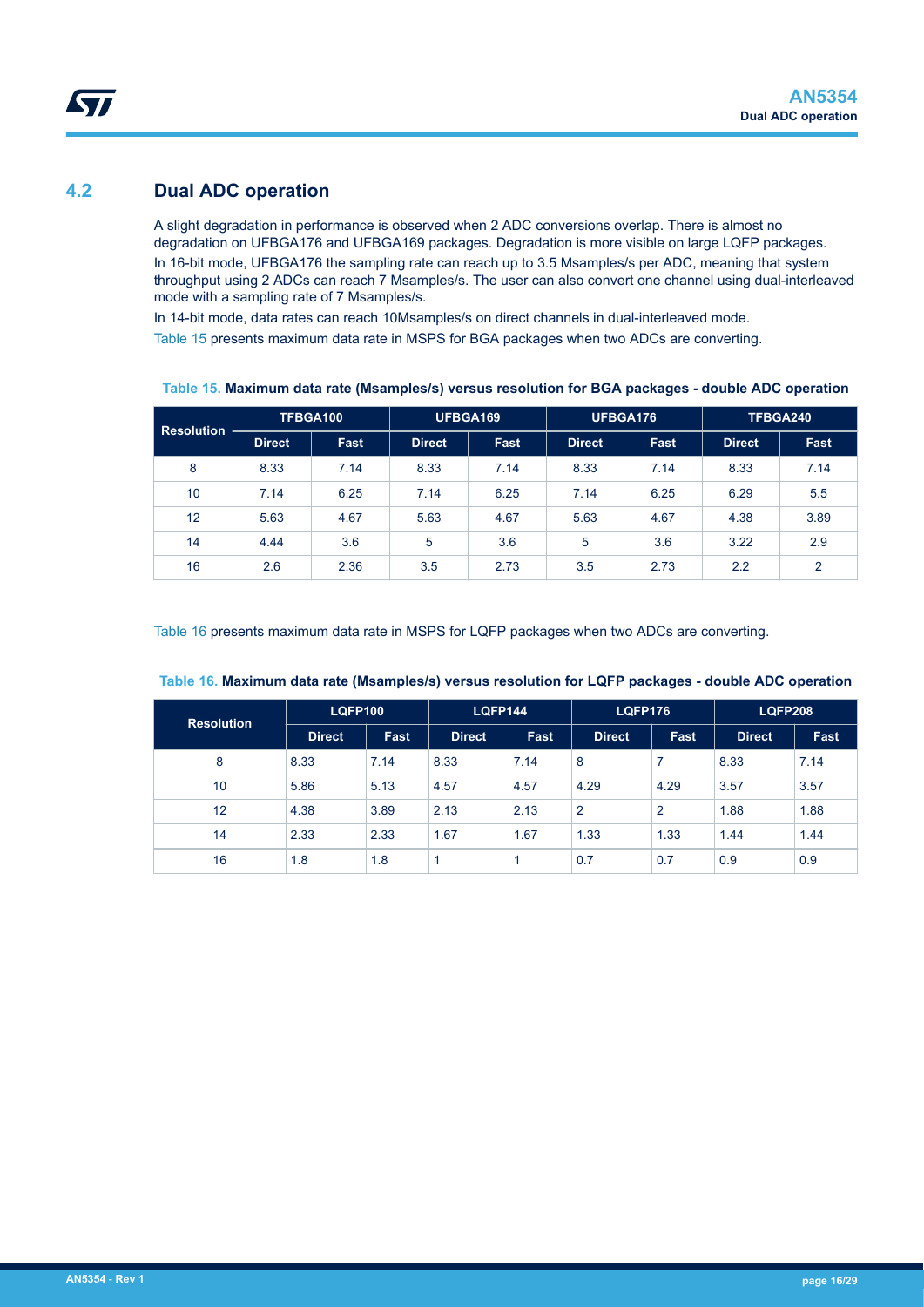## <span id="page-16-0"></span>**4.3 Triple ADC operation**

This section presents maximum data rates when 3 ADCs conversions overlap.

- in 16-bit mode, system throughput can reach up to 10.5 Msamples/s on UFBGA176 and UFBGA169 packages
- in 14-bit mode, system throughput can reach up to 15 Msamples/s.

Table 17 presents maximum data rate in Msamples/s for BGA packages when three ADCs are converting.

**Table 17. Maximum data rate (Msamples/s) versus resolution for BGA packages - triple ADC operation**

| <b>Resolution</b> | TFBGA100      |      | UFBGA169      |      | UFBGA 176     |      | TFBGA240      |             |
|-------------------|---------------|------|---------------|------|---------------|------|---------------|-------------|
|                   | <b>Direct</b> | Fast | <b>Direct</b> | Fast | <b>Direct</b> | Fast | <b>Direct</b> | <b>Fast</b> |
| 8                 | 8.33          | 7.14 | 8.33          | 7.14 | 8.33          | 7.14 | 8.33          | 7.14        |
| 10                | 7.14          | 6.25 | 7.14          | 6.25 | 7.14          | 6.25 | 6             | 5.25        |
| 12                | 5.63          | 4.67 | 5.63          | 4.67 | 5.63          | 4.67 | 4.25          | 3.78        |
| 14                | 3.89          | 3.5  | 5             | 3.6  | 5             | 3.6  | 2.89          | 2.67        |
| 16                | 2.5           | 2.27 | 3.5           | 2.73 | 3.5           | 2.73 | 1.9           | 1.9         |

Table 18 presents maximum data rate in MSPS for LQFP packages when three ADCs are converting.

| <b>Resolution</b> | <b>LQFP100</b> |             | <b>LQFP144</b> |      | <b>LQFP176</b> |      | <b>LQFP208</b> |             |
|-------------------|----------------|-------------|----------------|------|----------------|------|----------------|-------------|
|                   | <b>Direct</b>  | <b>Fast</b> | <b>Direct</b>  | Fast | <b>Direct</b>  | Fast | <b>Direct</b>  | <b>Fast</b> |
| 8                 | 8.33           | 7.14        | 6.33           | 6.33 | 5.5            | 5.5  | 8.33           | 7.14        |
| 10                | 5.57           | 4.88        | 4.29           | 4.29 | 4              | 4    | 2.86           | 2.86        |
| 12                | 3.13           | 3.13        | $\overline{2}$ | 2    | 1.88           | 1.88 | 1.88           | 1.88        |
| 14                | 2.22           | 2.22        | 1.33           | 1.33 | 1.11           | 1.11 | 1.33           | 1.33        |
| 16                | 1.8            | 1.8         | 0.7            | 0.7  | 0.7            | 0.7  | 0.7            | 0.7         |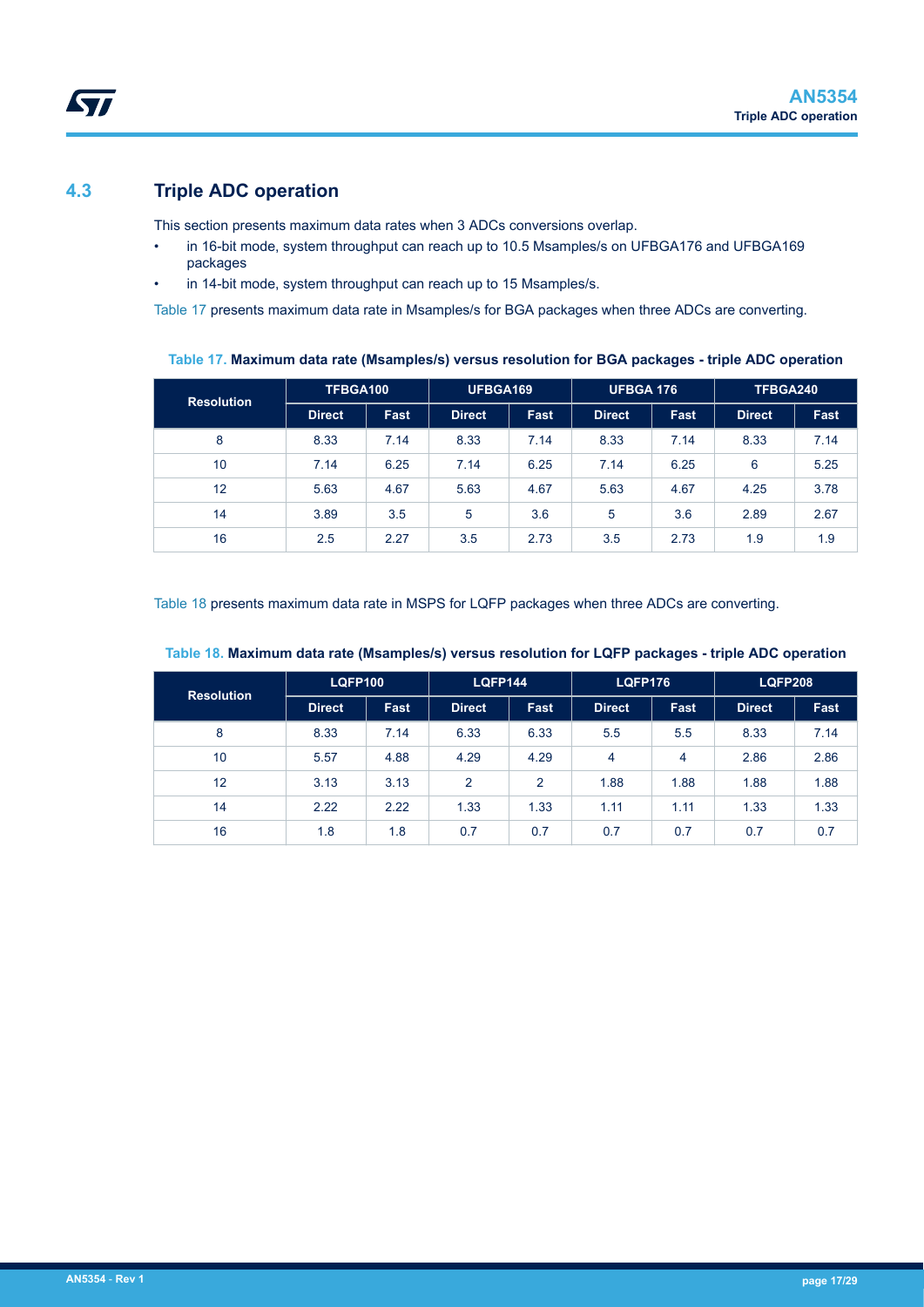<span id="page-17-0"></span>

## **5 STM32H7 ADC parameters across resolutions**

STM32H7 supports several resolutions providing flexible configuration depending on the required precision and power budget. This section provides typical ADC static and dynamic parameters for 14-, 12-, 10-, and 8-bit resolutions.

The measurement conditions are T = 25°C, VDDA/VREF = 3.3 V.

*Note: 14-bit and 12-bit resolutions each have two modes: standard mode and optimized mode.* The optimized modes have better power consumption figures. The standard modes have better parameters, but power consumption is not optimized and is comparable to 16-bit mode. The optimized modes are only available in revision V. For power consumption figures for different resolutions, refer to the applicable STM32H7 datasheet [\[2\].](#page-1-0)

*Note: For static parameters listed below, gain error and offset error can be improved, with longer sampling times.*

## **5.1 14-bit mode**

This section presents the ADC static and dynamic parameters in 14-bit mode.

### **5.1.1 Static parameters**

Table 19 shows the STM32H7 ADC static parameters for 14-bit optimized and standard modes.

#### **Table 19. STM32H7 ADC static parameters in 14-bit mode**

| <b>Symbol</b> | Input signal mode <sup>(1)</sup> | <b>Typical value</b> |
|---------------|----------------------------------|----------------------|
| TUE (LSB)     | <b>SE</b>                        | $+/-2.5$             |
|               | <b>DIFF</b>                      | $+/-2$               |
| OE (LSB)      | SE and DIFF                      | $+/-3$               |
| GE (LSB)      | SE and DIFF                      | $+/-3$               |
|               | <b>SE</b>                        | $+/-0.8$             |
| DNL (LSB)     | <b>DIFF</b>                      | $+/-0.5$             |
| INL (LSB)     | <b>SE</b>                        | $+/-2.5$             |
|               | <b>DIFF</b>                      | $+/-1.5$             |

*1. Conditions: fast channel, Fadc = 30 MHz, Ts = 2.5 cycles.*

### **5.1.2 Dynamic parameters**

Table 20 presents the STM32H7 ADC dynamic parameters in 14-bit optimized mode.

#### **Table 20. STM32H7 ADC dynamic parameters in 14-bit optimzed mode @ 3.4 Msps**

| <b>Symbol</b> | Input signal mode (1) | <b>Typical value</b> |
|---------------|-----------------------|----------------------|
|               | <b>SE</b>             | 11.76                |
| ENOB (bits)   | <b>DIFF</b>           | 12.48                |
|               | <b>SE</b>             | 72.7                 |
| SNR (dBc)     | <b>DIFF</b>           | 77.48                |
| THD (dBc)     | <b>SE</b>             | $-90$                |
|               | <b>DIFF</b>           | $-91$                |

*1. Conditions: direct channel, Fadc = 31 MHz, Ts = 1.5 cycles.*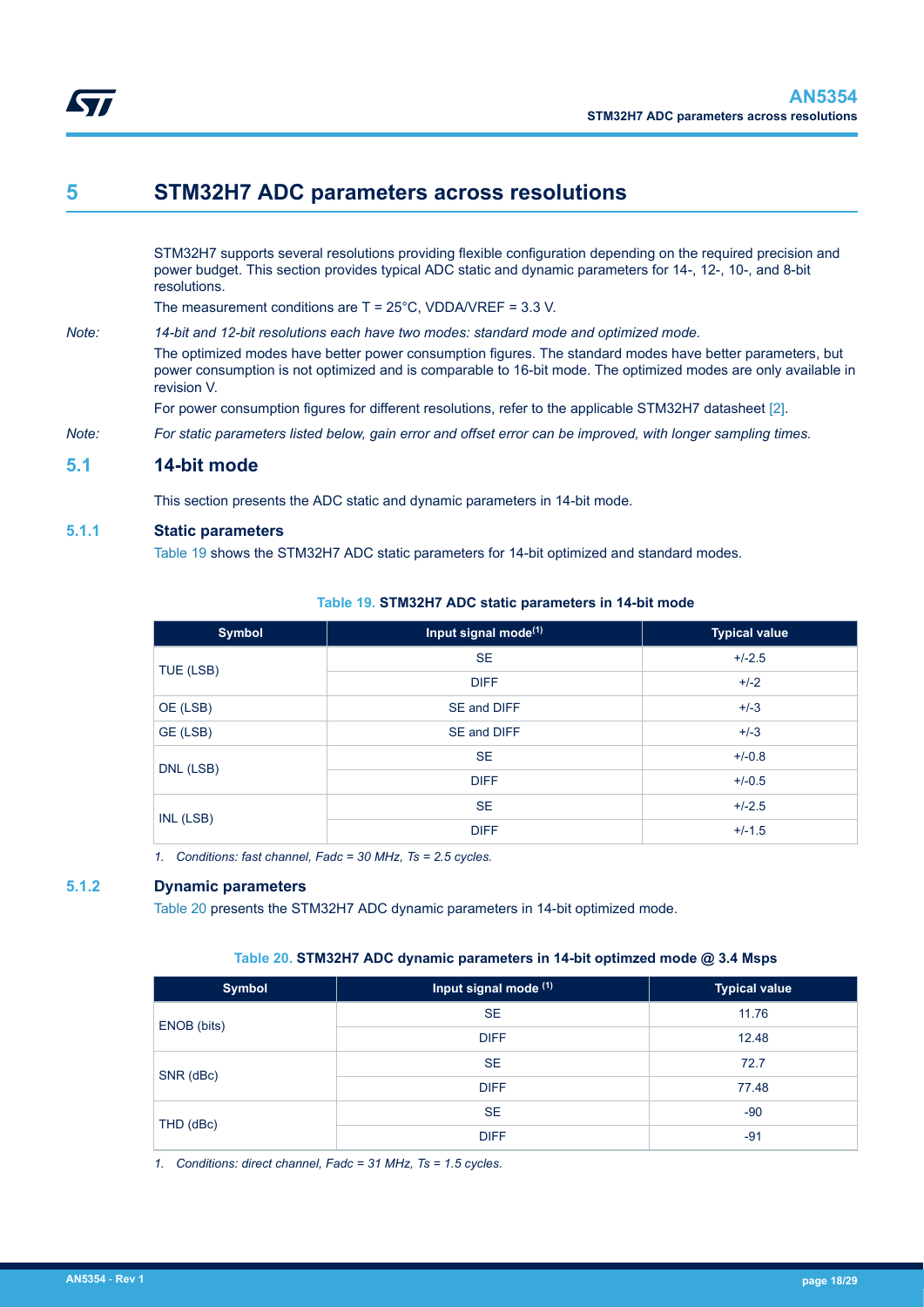<span id="page-18-0"></span>Table 21 presents the STM32H7 ADC dynamic parameters in 14-bit standard mode.

### **Table 21. STM32H7 ADC dynamic parameters in 14-bit standard mode @3.4 Msps**

| <b>Symbol</b> | Input signal mode (1) | <b>Typical value</b> |
|---------------|-----------------------|----------------------|
|               | <b>SE</b>             | 12.56                |
| ENOB (bits)   | <b>DIFF</b>           | 13.24                |
| SNR (dBc)     | <b>SE</b>             | 77.49                |
|               | <b>DIFF</b>           | 81.5                 |
|               | <b>SE</b>             | $-94$                |
| THD (dBc)     | <b>DIFF</b>           | $-102$               |

*1. Conditions: direct channel, Fadc = 31 MHz, Ts = 1.5 cycles.*

## **5.2 12-bit mode**

This section presents the ADC static and dynamic parameters in 12-bit mode.

## **5.2.1 Static parameters**

Table 22 shows the STM32H7 ADC static parameters for 12-bit optimized and standard modes.

#### **Table 22. STM32H7 ADC static parameters in 12-bit mode**

| <b>Symbol</b> | Input signal mode <sup>(1)</sup> | <b>Typical value</b> |
|---------------|----------------------------------|----------------------|
|               | <b>SE</b>                        | $+/-3.5$             |
| TUE (LSB)     | <b>DIFF</b>                      | $+/-2.5$             |
| OE (LSB)      | <b>SE</b>                        | $+/-0.5$             |
|               | <b>DIFF</b>                      | $+/-1.5$             |
| GE (LSB)      | <b>SE</b>                        | $+/-3.1$             |
|               | <b>DIFF</b>                      | $+/-3.6$             |
| DNL (LSB)     | SE and DIFF                      | $+/-0.5$             |
| INL (LSB)     | SE and DIFF                      | $+/-0.5$             |

*1. Conditions: fast channel, Fadc = 40 MHz, Ts = 2.5 cycles.*

## **5.2.2 Dynamic parameters**

Table 23 presents the STM32H7 ADC dynamic parameters in 12-bit optimized mode.

#### **Table 23. STM32H7 ADC dynamic parameters in 12-bit optimized mode @ 5 Msps**

| <b>Symbol</b> | Input signal mode <sup>(1)</sup> | <b>Typical value</b> |
|---------------|----------------------------------|----------------------|
|               | <b>SE</b>                        | 11.19                |
| ENOB (bits)   | <b>DIFF</b>                      | 11.65                |
|               | <b>SE</b>                        | 69.23                |
| SNR (dBc)     | <b>DIFF</b>                      | 72                   |
| THD (dBc)     | <b>SE</b>                        | $-85.7$              |
|               | <b>DIFF</b>                      | $-88$                |

*1. Conditions: direct channel, Fadc = 40 MHz, Ts = 1.5 cycles.*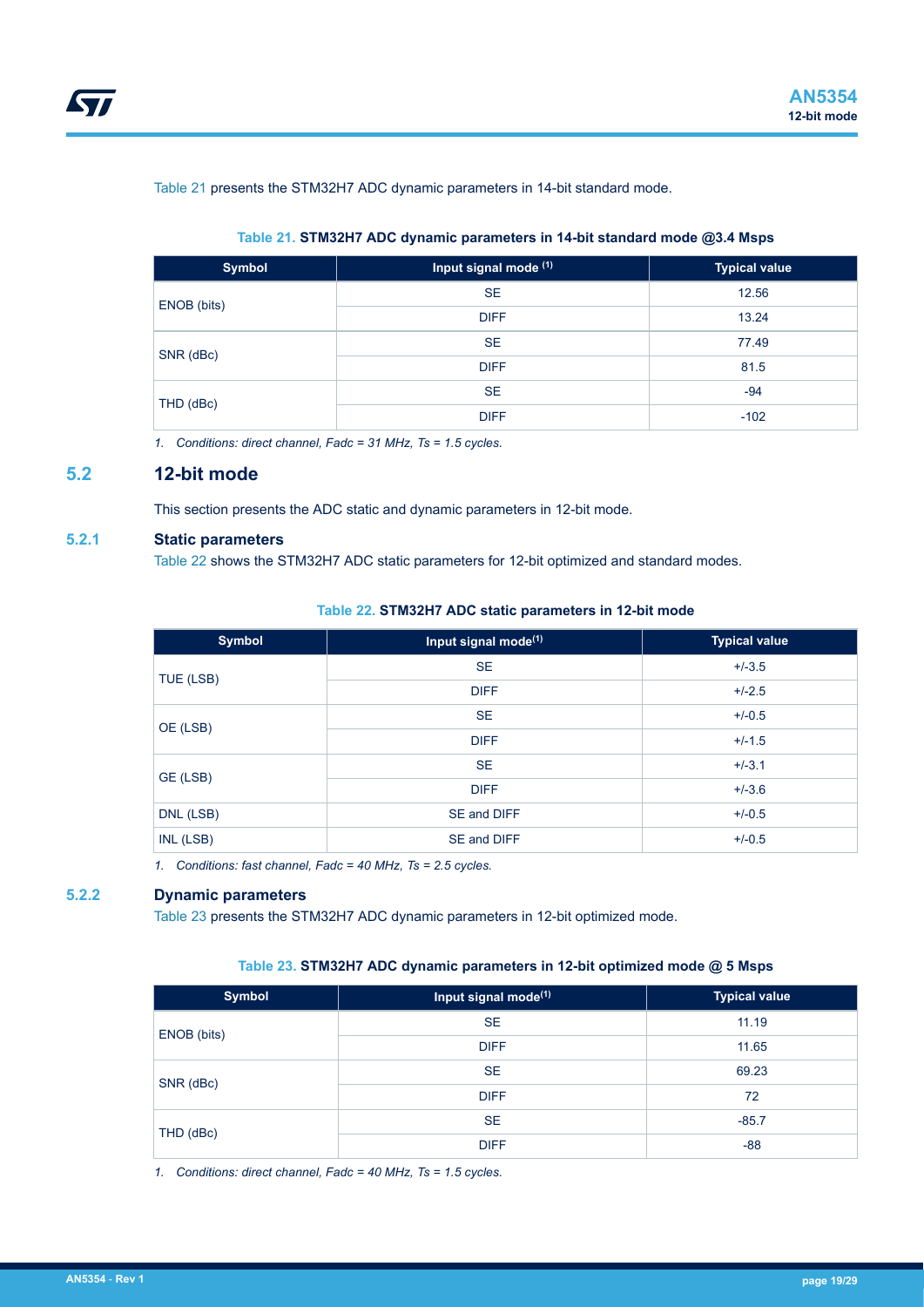<span id="page-19-0"></span>Table 24 presents the STM32H7 ADC dynamic parameters in 12-bit standard mode.

#### **Table 24. STM32H7 ADC dynamic parameters in 12-bit standard mode @5 Msps**

| <b>Symbol</b> | Input signal mode <sup>(1)</sup> | <b>Typical value</b> |
|---------------|----------------------------------|----------------------|
|               | <b>SE</b>                        | 11.58                |
| ENOB (bits)   | <b>DIFF</b>                      | 11.84                |
|               | <b>SE</b>                        | 71.7                 |
| SNR (dBc)     | <b>DIFF</b>                      | 73.05                |
|               | <b>SE</b>                        | $-85$                |
| THD (dBc)     | <b>DIFF</b>                      | $-96$                |

*1. Conditions: direct channel, Fadc = 40 MHz, Ts = 1.5 cycles.*

## **5.3 10-bit mode**

This section presents the ADC static and dynamic parameters in 10-bit mode.

### **5.3.1 Static parameters**

Table 25 shows the STM32H7 ADC static parameters in 10-bit mode

### **Table 25. STM32H7 ADC static parameters in 10-bit mode**

| Symbol    | Typical value <sup>(1)</sup> |
|-----------|------------------------------|
| TUE (LSB) | $+/-2$                       |
| OE (LSB)  | $+/-0.5$                     |
| GE (LSB)  | $+/-1.5$                     |
| DNL (LSB) | $+/-0.2$                     |
| INL (LSB) | $+/-0.2$                     |

*1. Conditions: fast channel, Fadc= 45 MHz, Ts = 2.5cycles, VDDA = 3.3 V.*

### **5.3.2 Dynamic parameters**

Table 26 presents the STM32H7 ADC dynamic parameters in 10-bit mode.

## **Table 26. STM32H7 ADC dynamic parameters in 10-bit mode @ 7.14 Msps**

| Symbol      | Input signal mode <sup>(1)</sup> | <b>Typical value</b> |
|-------------|----------------------------------|----------------------|
| ENOB (bits) | <b>SE</b>                        | 9.78                 |
|             | <b>DIFF</b>                      | 9.89                 |
| SNR (dBc)   | <b>SE</b>                        | 60.7                 |
|             | <b>DIFF</b>                      | 61.33                |
|             | <b>SE</b>                        | $-81$                |
| THD (dBc)   | <b>DIFF</b>                      | $-90$                |

*1. Conditions: direct channel, FADC = 50 MHz, Ts = 1.5 cycles, VDDA = 3.3 V.*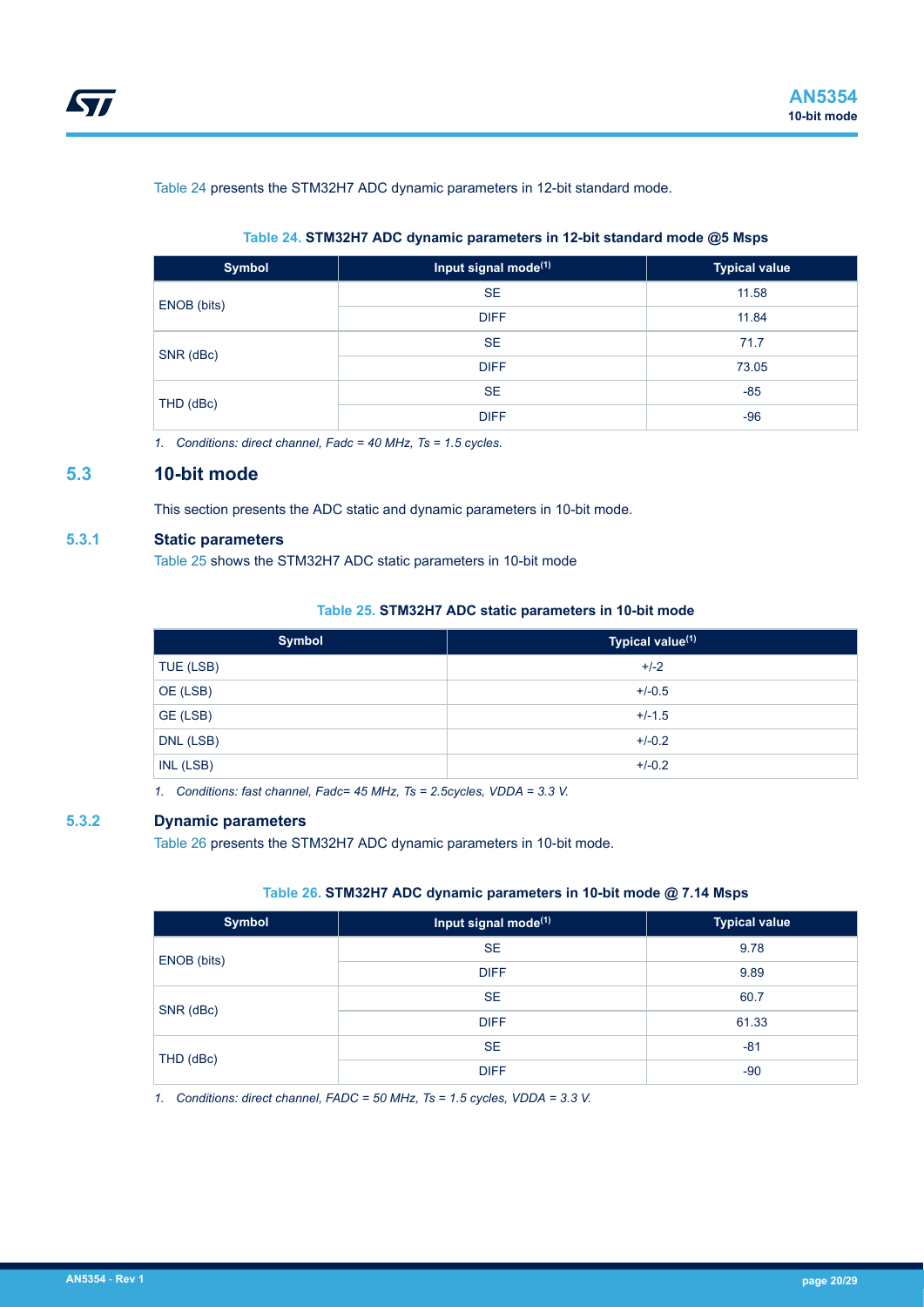## <span id="page-20-0"></span>**5.4 8-bit mode**

This section presents the ADC static and dynamic parameters in 8-bit mode.

## **5.4.1 Static parameters**

Table 27 presents static parameters of STM32H7 in 8-bit mode

### **Table 27. STM32H7 ADC static parameters in 8-bit mode**

| <b>Symbol</b> | Typical value <sup>(1)</sup> |
|---------------|------------------------------|
| TUE (LSB)     | $+/-1$                       |
| OE (LSB)      | $+/-0.5$                     |
| GE (LSB)      | $+/-0.4$                     |
| DNL (LSB)     | $+0.1$                       |
| INL (LSB)     | $+/-0.5$                     |

*1. Conditions: fast channel, Fadc = 50 MHz, Ts = 2.5 cycles, VDDA = 3.3 V.*

## **5.4.2 Dynamic parameters**

Table 28 presents the STM32H7 ADC dynamic parameters in 8-bit mode.

#### **Table 28. STM32H7 ADC dynamic parameters in 8-bit mode @ 8.3 Msps**

| <b>Symbol</b> | Input signal mode <sup>(1)</sup> | <b>Typical value</b> |
|---------------|----------------------------------|----------------------|
| ENOB (bits)   | <b>SE</b>                        | 7.9                  |
|               | <b>DIFF</b>                      | 7.93                 |
| SNR (dBc)     | <b>SE</b>                        | 49.38                |
|               | <b>DIFF</b>                      | 49.53                |
| THD (dBc)     | <b>SE</b>                        | $-80$                |
|               | <b>DIFF</b>                      | $-83$                |

*1. Conditions: direct channel, Fadc = 50 MHz, Ts = 1.5 cycles.*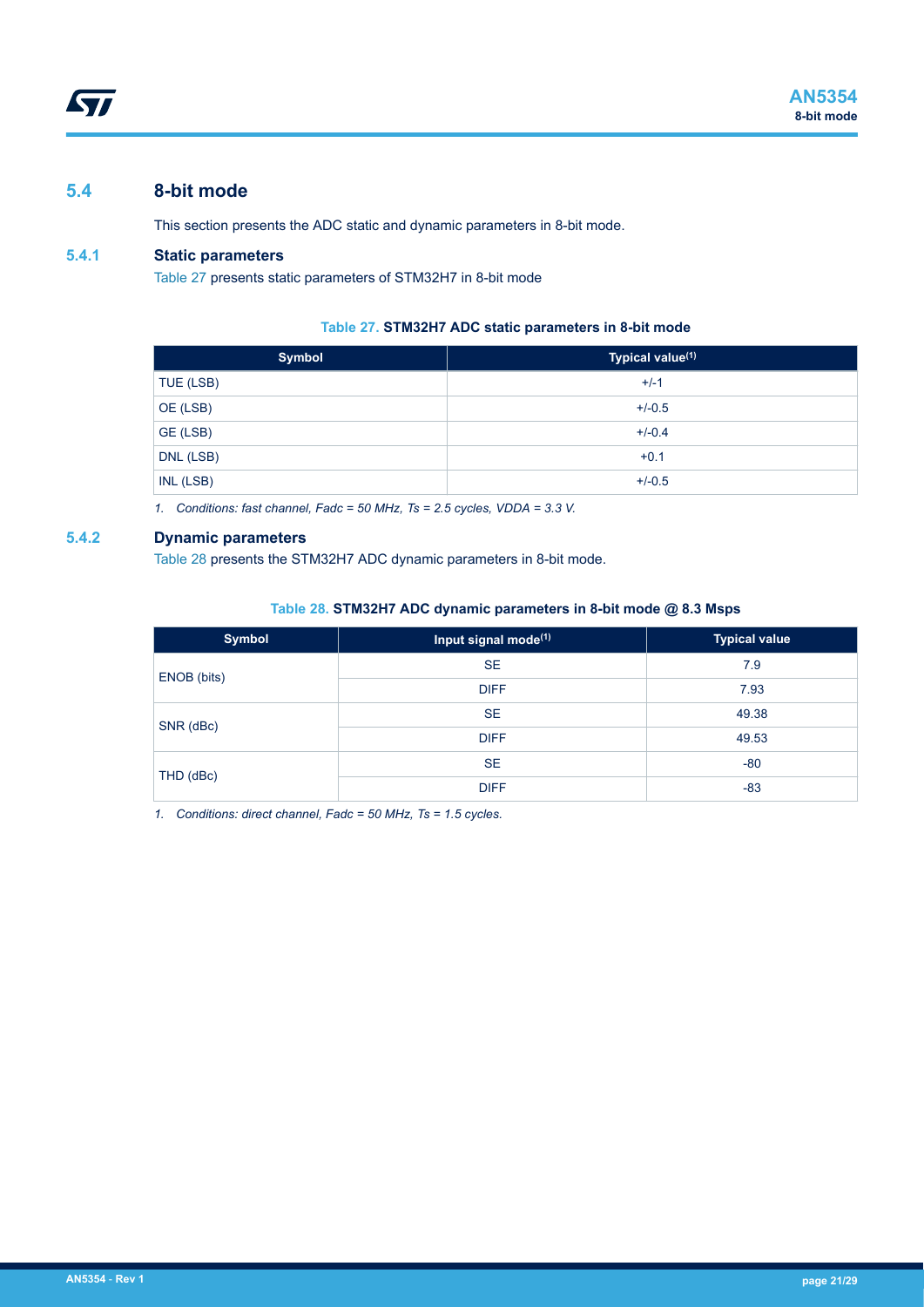## <span id="page-21-0"></span>**6 PCB design considerations**

## **6.1 Board partitioning**

For a mixed-signal board, component placement and partitioning are critical to good layout.

Separating analog and digital sections is recommended, so that noisy digital signals do not interfere with sensitive analog parts.

The digital signals and their corresponding return current paths must remain in the digital section of the board, and must not interfere with analog signals.

## **6.2 Ground plane**

Use of a single, solid, ground plane common to analog and digital sections is recommended. The ground plane must have a very low impedance. Cuts into the ground plane must be minimized to avoid return current path diversion.

The VSS/VSSA/VREF- MCU pins must be connected to the ground plane with shortest distance possible.

## **6.3 ADC input**

### **6.3.1 ADC input filter**

Placing a capacitor very close to the ADC input pin is recommended (47 pF is a good starting point). This capacitor acts as a charge reservoir to respond quickly to the high dynamic current demand when the sampling switch is closed. This capacitor ensures a good settling time of the sampling capacitor to the desired input voltage level.

It is possible to increase the value of the input capacitor when, for instance, the voltage source impedance is not low enough. The user can add a series resistor for anti-aliasing or low-pass filtering. The value depends on the application, however the sampling time must be adjusted accordingly.

### **6.3.2 ADC input routing**

The ADC voltage source must be placed close to the MCU, and the ADC input tracks must be kept as straight and as short as possible. They must have a ground plane on an adjacent layer.

Adding ground shielding around ADC traces is also recommended, with sufficient vias between the shielding and the ground plane.

## **6.4 Voltage reference**

The SAR ADC principle is based on the comparison of an input voltage to fractions of a reference voltage. The voltage reference therfore has a direct impact on the accuracy of the results.

Connecting the VREF pin to a low offset, low drift, and low-noise voltage source is recommended. The reference voltage must have a low impedance and sufficient bandwidth to respond to the transient current demand of the ADC.

## **6.5 Decoupling capacitors**

A pair of decoupling capacitors should be added between VDDA/VSSA and VREF+/VREF- :

- a 1 µF X7R dielectric ceramic capacitor in 0603 or 0402 package
- a 10 nF X7R dielectric ceramic capacitor in 0402 package

These capacitors must be placed very close to the MCU and connected directly to a ground plane.

Each VDD/VSS power supply pair should be decoupled with ceramic filtering capacitors (100 nF), and a single ceramic capacitor (minimum 4.7 μF) connected in parallel.

These capacitors must be placed as close as possible to, or below, the appropriate pins on the underside of the PCB.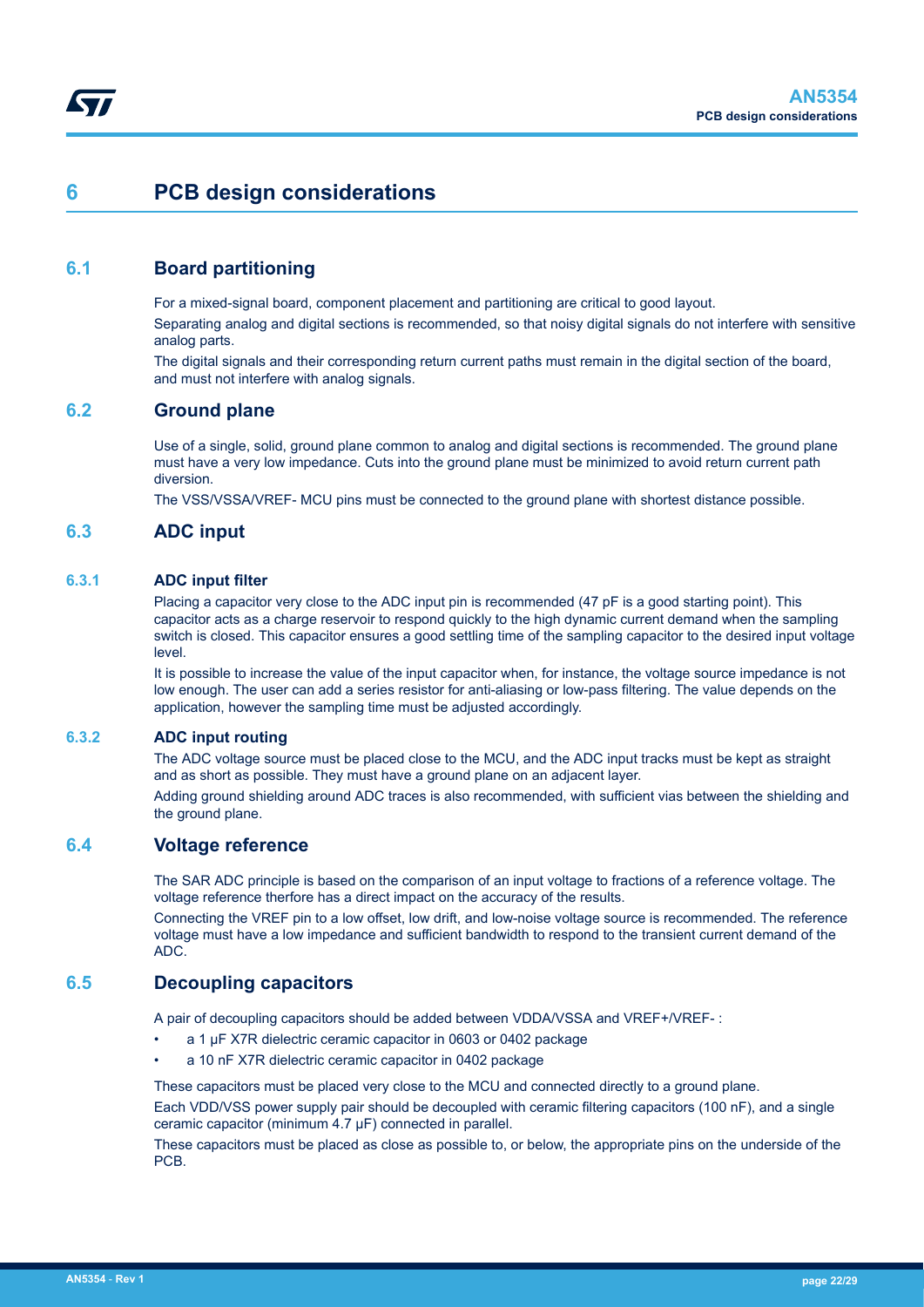## **7 Conclusion**

<span id="page-22-0"></span>ST

The main conclusions of this application note are lised below:

- The STM32H7 series 16-bit ADC provides high accuracy with no missing codes at high data rates
- The maximum sampling rate per channel is 3.6 Msamples/s, and 7 Msamples/s in Dual-interleaved mode
- System throughput reaches 10.5 M Msamples/s using 3 ADCs
- The ADC precision can be improved to reach more than 15 bits by use of the hardware oversampler
- Following the package selection and hardware guidelines is essential in order to attain the best performance figures.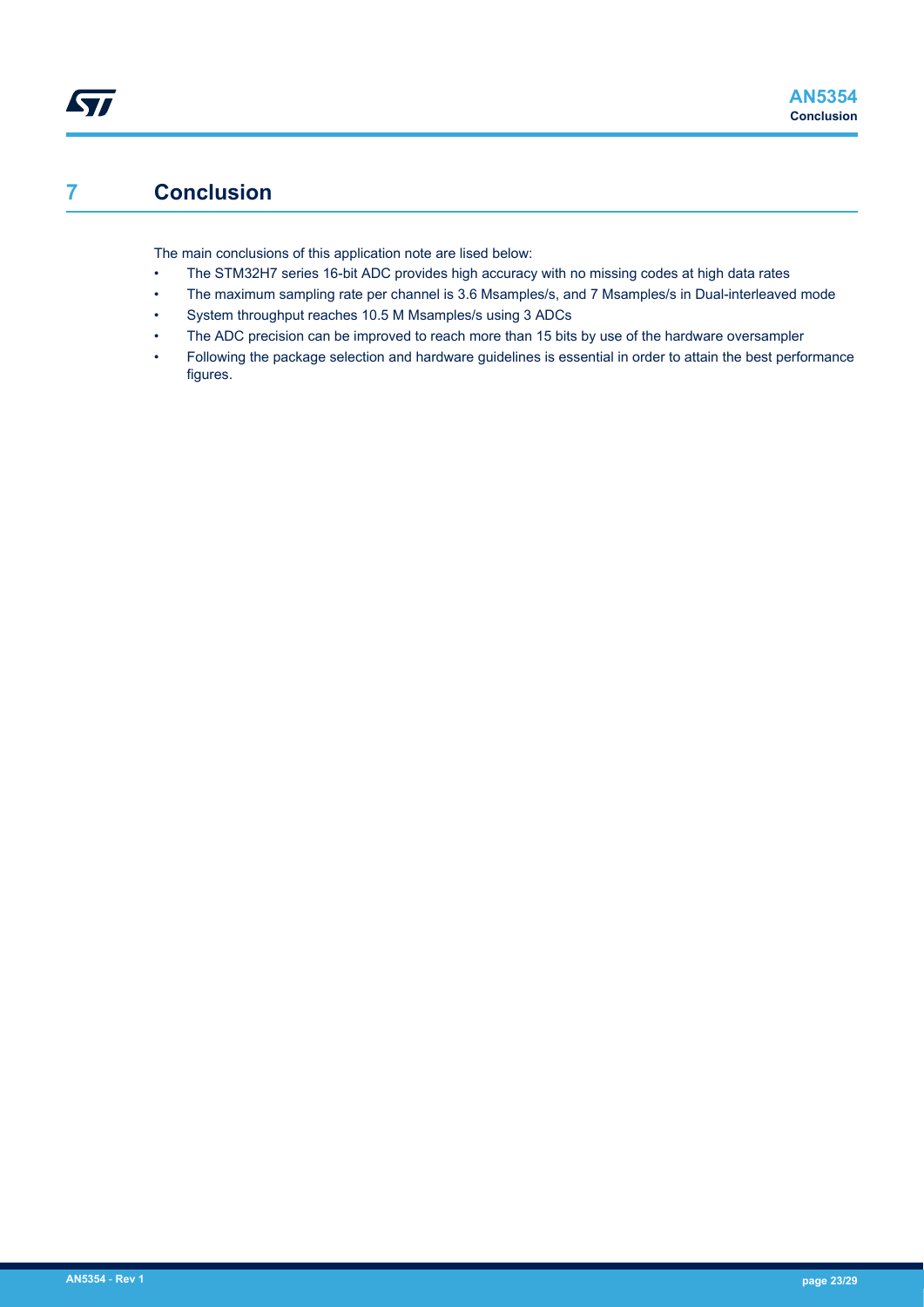## <span id="page-23-0"></span>**Revision history**

## **Table 29. Document revision history**

| <b>Date</b> | <b>Version</b> | <b>Changes</b>   |
|-------------|----------------|------------------|
| 19-Mar-2020 |                | Initial version. |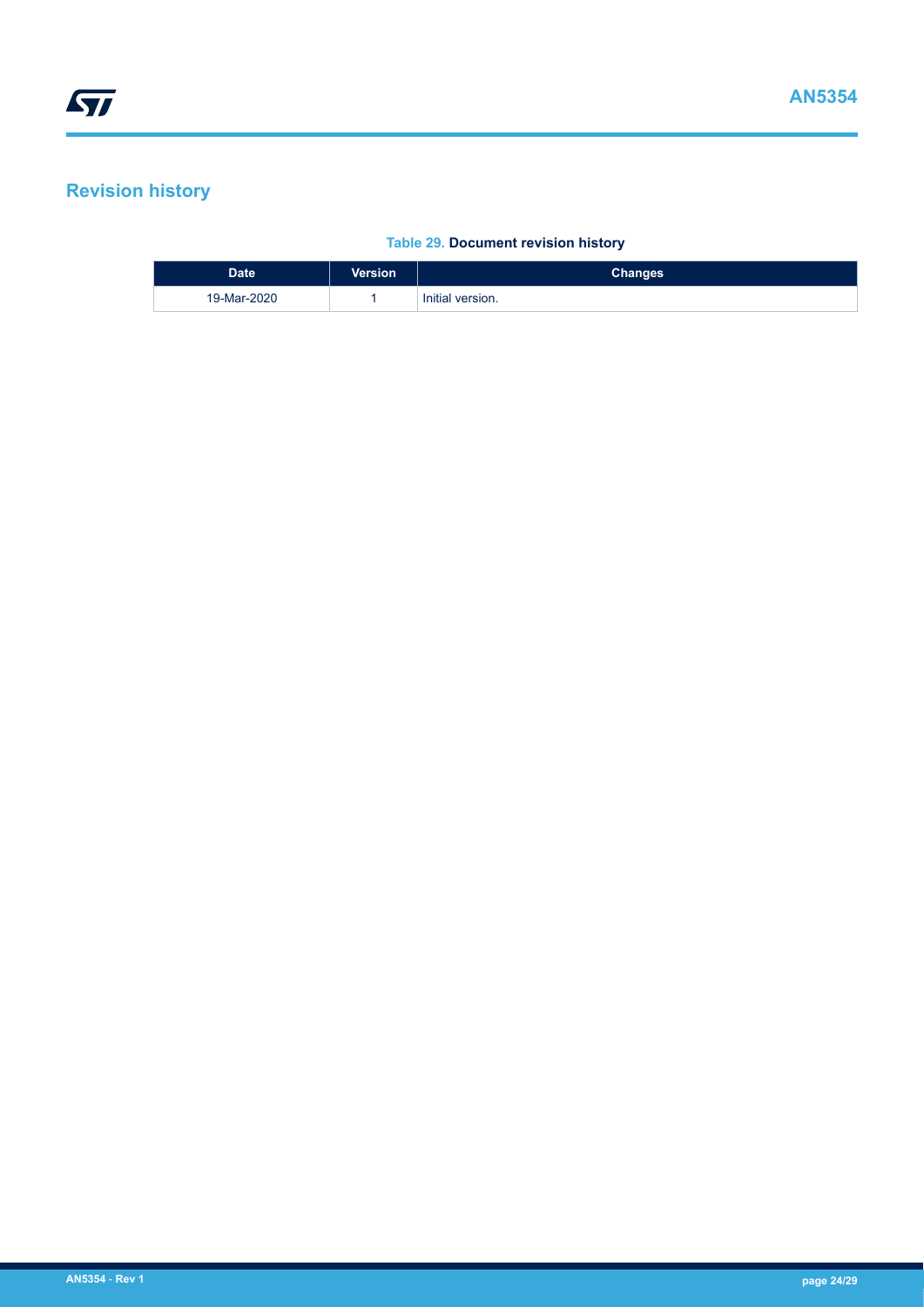## **Contents**

| 1                       |     |       |                                                                          |  |  |  |
|-------------------------|-----|-------|--------------------------------------------------------------------------|--|--|--|
|                         | 1.1 |       |                                                                          |  |  |  |
|                         | 1.2 |       |                                                                          |  |  |  |
| $\overline{\mathbf{2}}$ |     |       |                                                                          |  |  |  |
|                         | 2.1 |       |                                                                          |  |  |  |
|                         |     | 2.1.1 |                                                                          |  |  |  |
|                         |     | 2.1.2 |                                                                          |  |  |  |
|                         | 2.2 |       |                                                                          |  |  |  |
|                         | 2.3 |       |                                                                          |  |  |  |
|                         | 2.4 |       |                                                                          |  |  |  |
|                         |     | 2.4.1 |                                                                          |  |  |  |
|                         |     | 2.4.2 |                                                                          |  |  |  |
|                         |     | 2.4.3 |                                                                          |  |  |  |
|                         |     | 2.4.4 |                                                                          |  |  |  |
|                         |     | 2.4.5 |                                                                          |  |  |  |
|                         | 2.5 |       |                                                                          |  |  |  |
|                         |     | 2.5.1 |                                                                          |  |  |  |
|                         |     | 2.5.2 |                                                                          |  |  |  |
|                         | 2.6 |       |                                                                          |  |  |  |
|                         | 2.7 |       |                                                                          |  |  |  |
|                         | 2.8 |       | STM32H7 Series versus STM32F7 Series ADC comparison 11                   |  |  |  |
| 3                       |     |       | Maximum ADC frequency across resolutions, packages and number of ADCs 12 |  |  |  |
|                         | 3.1 |       |                                                                          |  |  |  |
|                         | 3.2 |       |                                                                          |  |  |  |
|                         | 3.3 |       |                                                                          |  |  |  |
|                         | 3.4 |       |                                                                          |  |  |  |
| 4                       |     |       |                                                                          |  |  |  |
|                         | 4.1 |       |                                                                          |  |  |  |
|                         | 4.2 |       |                                                                          |  |  |  |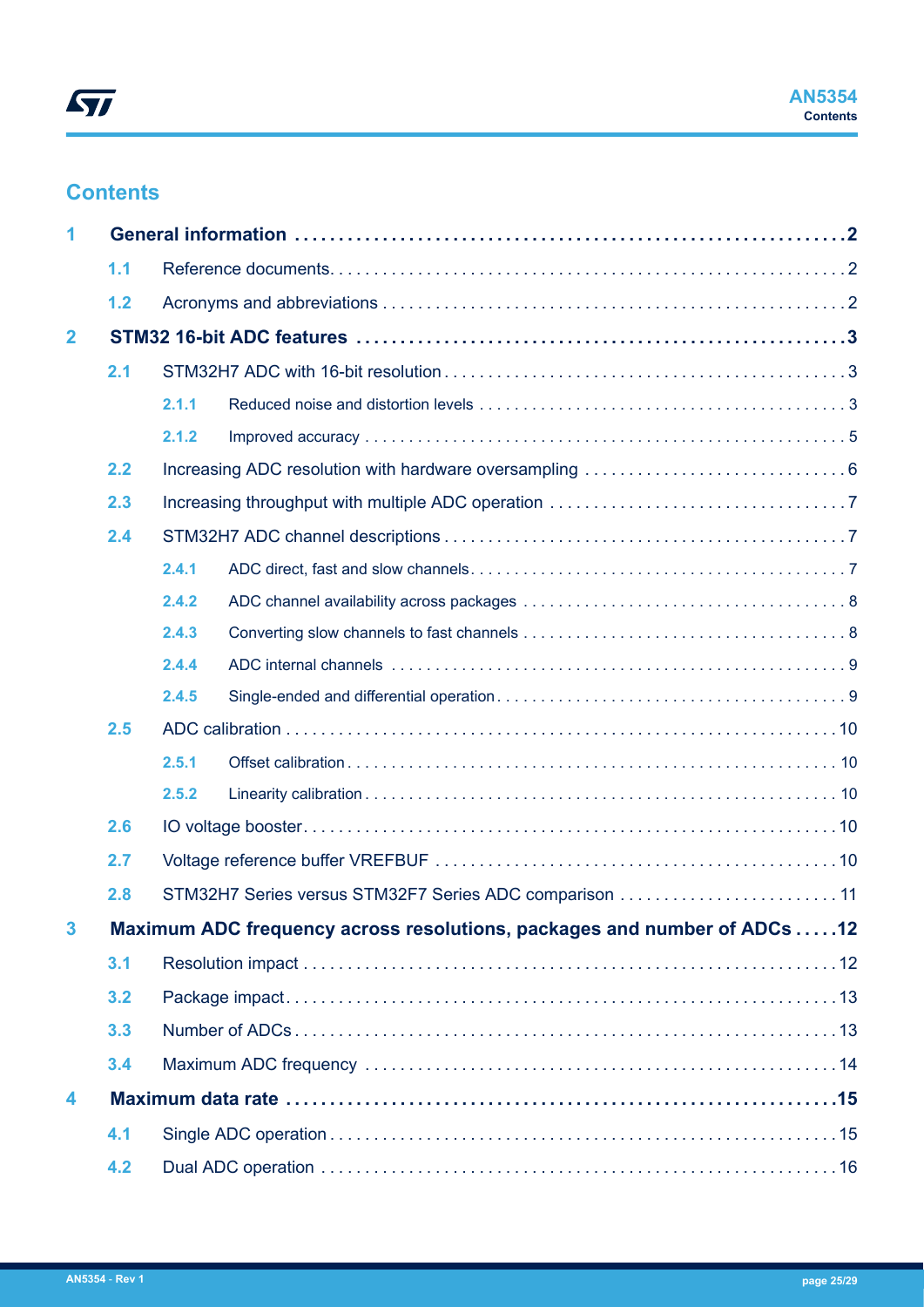# $\sqrt{2}$

|                | 4.3 |       |  |  |  |
|----------------|-----|-------|--|--|--|
| 5              |     |       |  |  |  |
|                | 5.1 |       |  |  |  |
|                |     |       |  |  |  |
|                |     | 5.1.1 |  |  |  |
|                |     | 5.1.2 |  |  |  |
|                | 5.2 |       |  |  |  |
|                |     | 5.2.1 |  |  |  |
|                |     | 5.2.2 |  |  |  |
|                | 5.3 |       |  |  |  |
|                |     | 5.3.1 |  |  |  |
|                |     | 5.3.2 |  |  |  |
|                | 5.4 |       |  |  |  |
|                |     | 5.4.1 |  |  |  |
|                |     | 5.4.2 |  |  |  |
| 6              |     |       |  |  |  |
|                | 6.1 |       |  |  |  |
|                | 6.2 |       |  |  |  |
|                | 6.3 |       |  |  |  |
|                |     | 6.3.1 |  |  |  |
|                |     | 6.3.2 |  |  |  |
|                | 6.4 |       |  |  |  |
|                | 6.5 |       |  |  |  |
| $\overline{7}$ |     |       |  |  |  |
|                |     |       |  |  |  |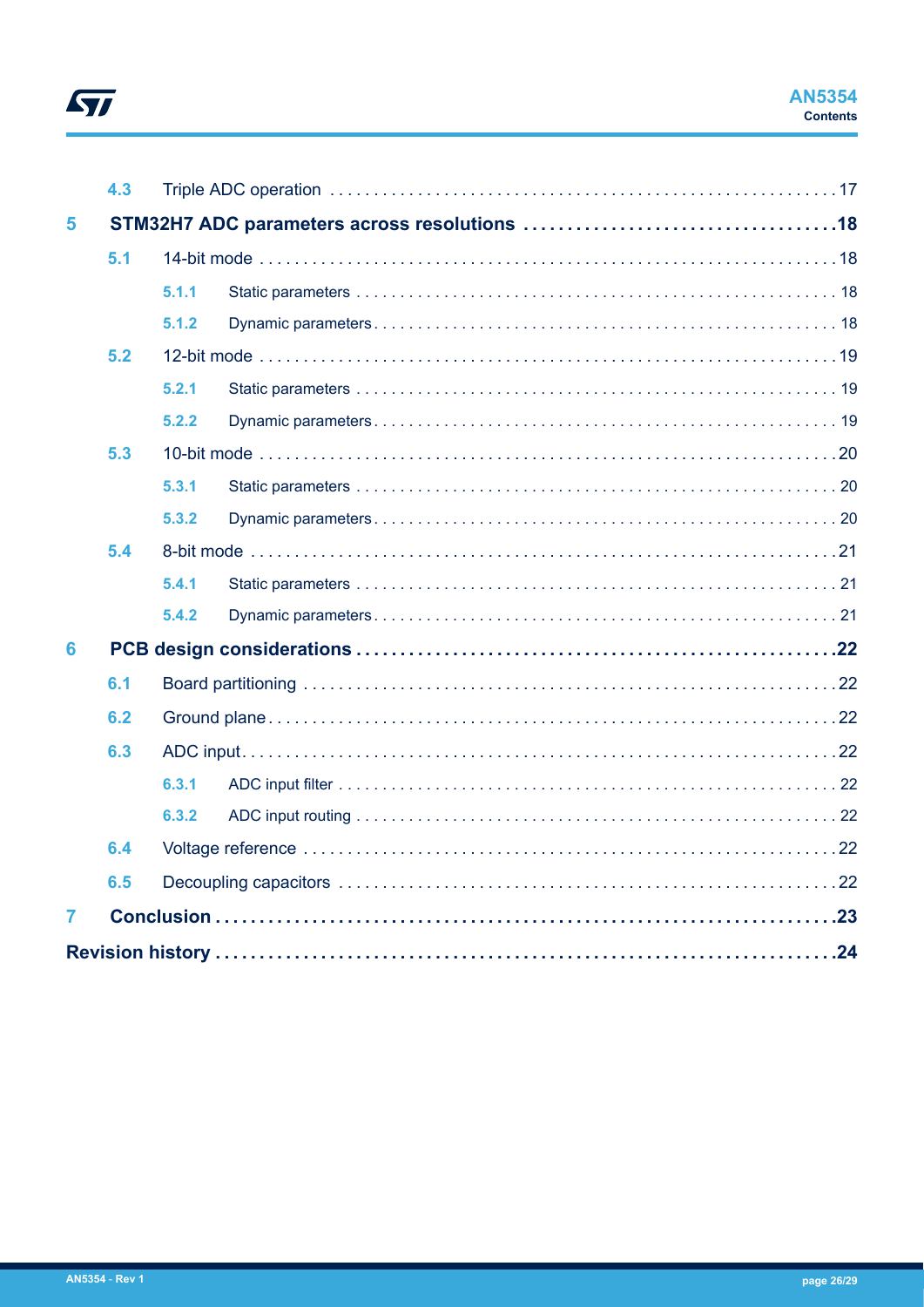## **List of tables**

| Table 1.  |                                                                                              |  |
|-----------|----------------------------------------------------------------------------------------------|--|
| Table 2.  |                                                                                              |  |
| Table 3.  |                                                                                              |  |
| Table 4.  |                                                                                              |  |
| Table 5.  |                                                                                              |  |
| Table 6.  |                                                                                              |  |
| Table 7.  |                                                                                              |  |
| Table 8.  |                                                                                              |  |
| Table 9.  |                                                                                              |  |
| Table 10. |                                                                                              |  |
| Table 11. |                                                                                              |  |
| Table 12. |                                                                                              |  |
| Table 13. | Maximum data rate (Msamples/s) versus resolution for BGA packages - single ADC operation 15  |  |
| Table 14. | Maximum data rate (Msamples/s) versus resolution for LQFP packages - single ADC operation 15 |  |
| Table 15. | Maximum data rate (Msamples/s) versus resolution for BGA packages - double ADC operation. 16 |  |
| Table 16. | Maximum data rate (Msamples/s) versus resolution for LQFP packages - double ADC operation 16 |  |
| Table 17. | Maximum data rate (Msamples/s) versus resolution for BGA packages - triple ADC operation 17  |  |
| Table 18. | Maximum data rate (Msamples/s) versus resolution for LQFP packages - triple ADC operation 17 |  |
| Table 19. |                                                                                              |  |
| Table 20. |                                                                                              |  |
| Table 21. |                                                                                              |  |
| Table 22. |                                                                                              |  |
| Table 23. |                                                                                              |  |
| Table 24. |                                                                                              |  |
| Table 25. |                                                                                              |  |
| Table 26. |                                                                                              |  |
| Table 27. |                                                                                              |  |
| Table 28. |                                                                                              |  |
| Table 29. |                                                                                              |  |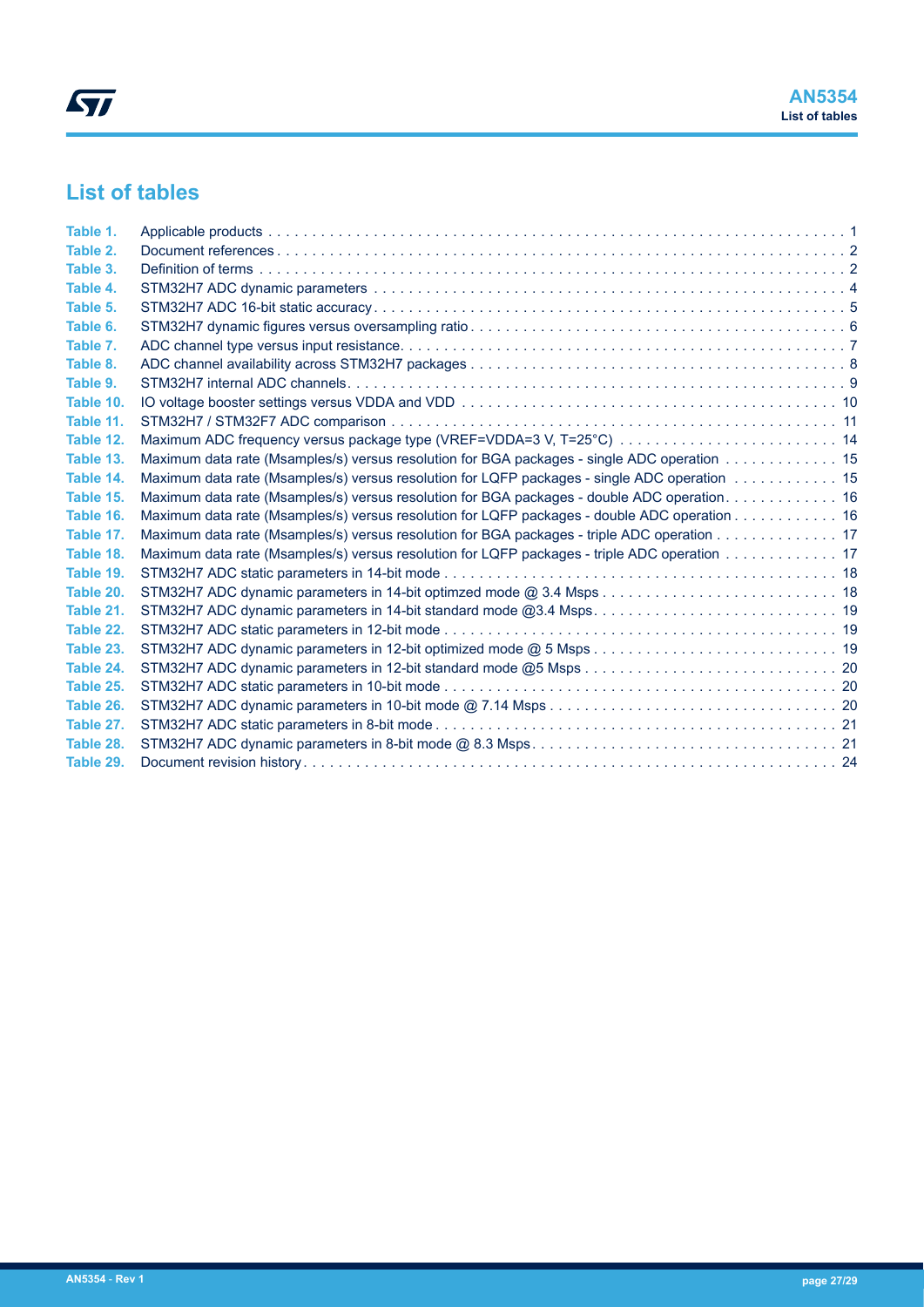## **List of figures**

| Figure 1. |                                                                                         |  |
|-----------|-----------------------------------------------------------------------------------------|--|
| Figure 2. | Noise and distortion levels comparison between STM32H7 16-bit and STM32F7 12-bit ADCs 4 |  |
| Figure 3. |                                                                                         |  |
| Figure 4. |                                                                                         |  |
| Figure 5. |                                                                                         |  |
| Figure 6. |                                                                                         |  |
| Figure 7. |                                                                                         |  |